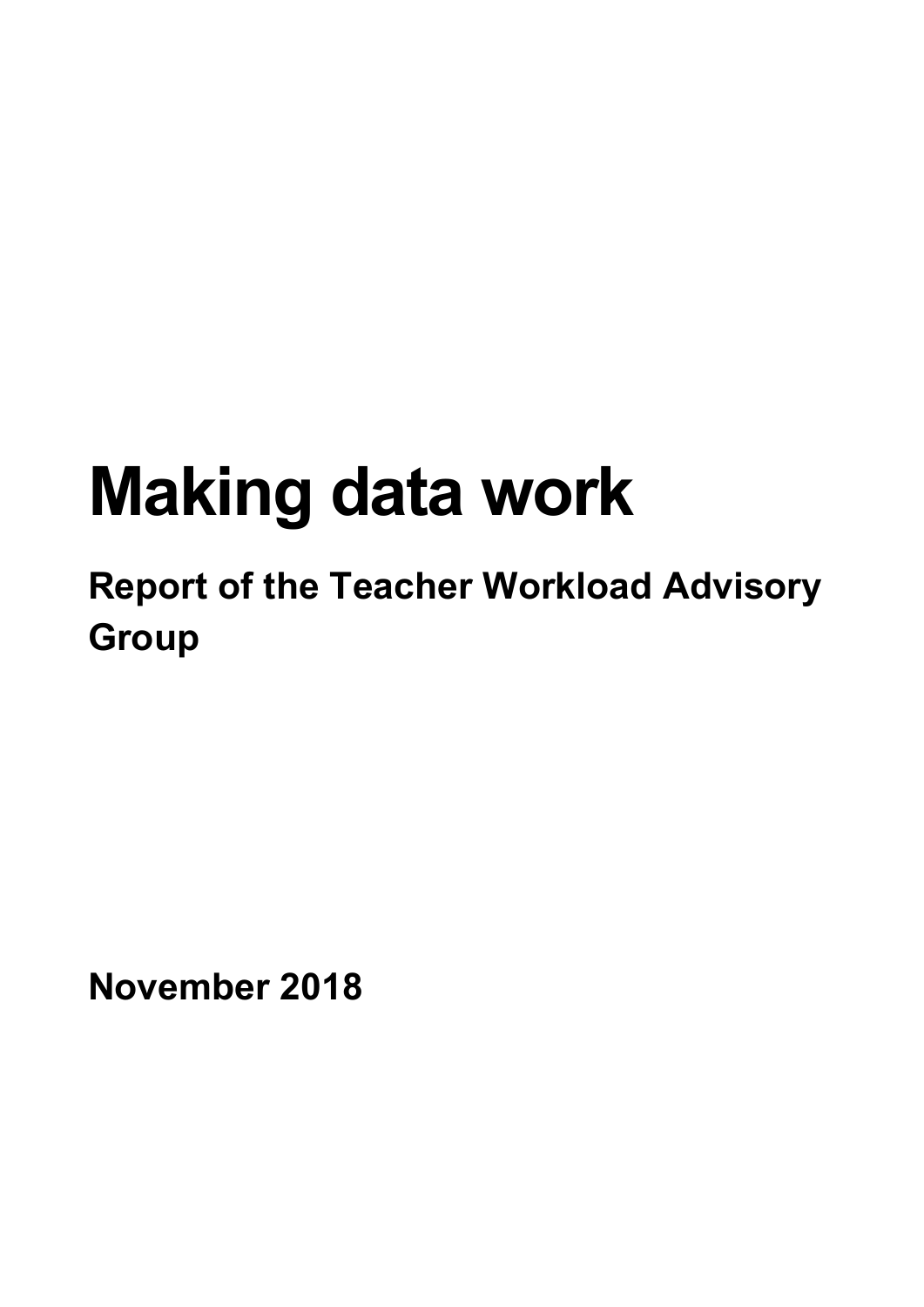## **Contents**

| Foreword from Chair, Professor Becky Allen                           | 3  |
|----------------------------------------------------------------------|----|
| Problem definition                                                   | 4  |
| Principles for evaluating data use in schools                        | 5  |
| Pastoral data management                                             | 8  |
| Supporting the creation of high quality pupil attainment information | 9  |
| Centralised collection of teacher assessments                        | 9  |
| In-house versus externally procured tests                            | 9  |
| Compiling student attainment information                             | 10 |
| Generating predictions or targets for individual students            | 13 |
| Reporting on different groups of pupils and spending                 | 15 |
| Teacher performance management                                       | 17 |
| Reporting to governing boards                                        | 19 |
| Communicating with parents and carers                                | 20 |
| Acknowledgments                                                      | 21 |
| <b>ANNEX A: Summary of recommendations</b>                           | 22 |
| ANNEX B: Summary of advice to schools                                | 25 |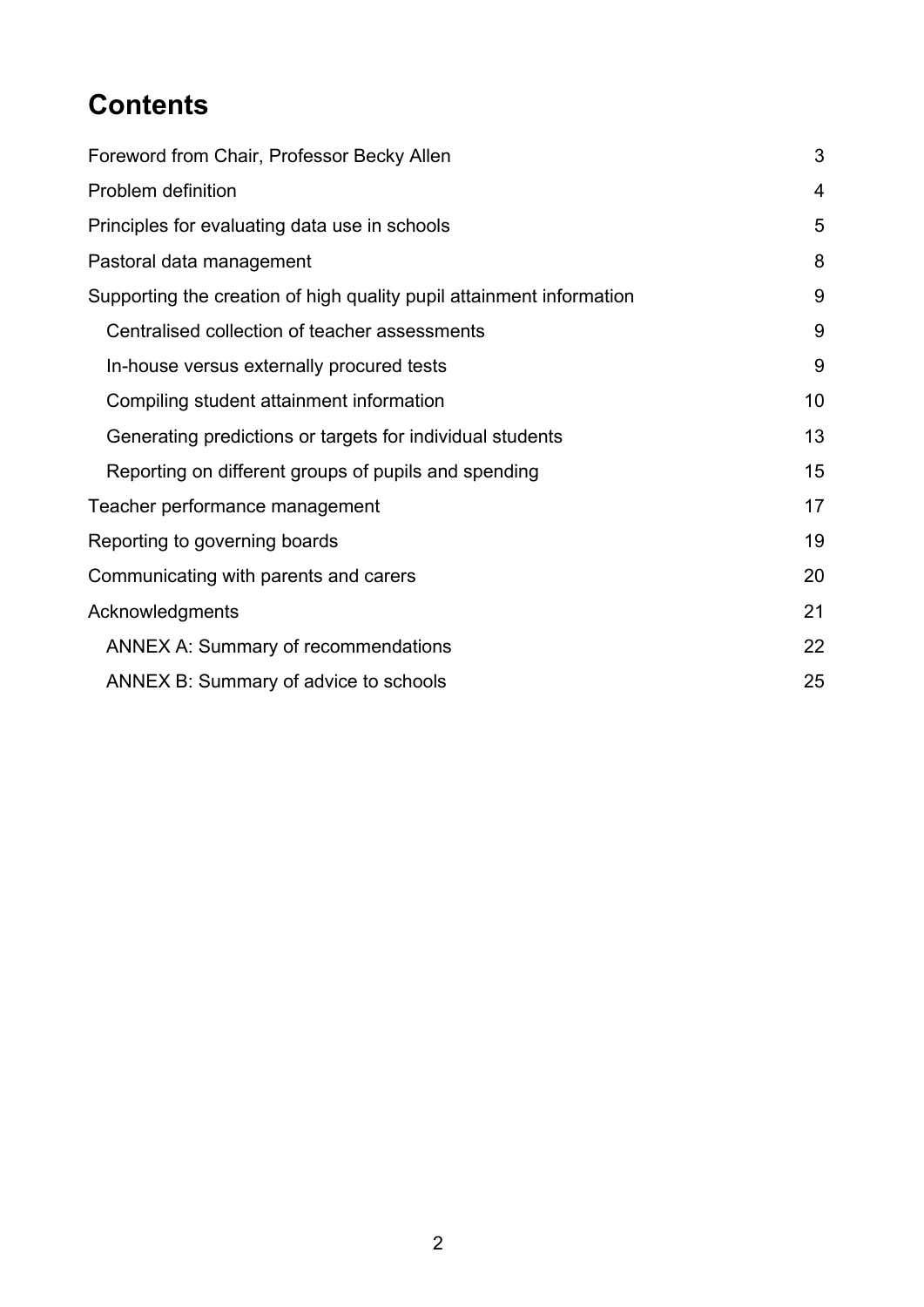## <span id="page-2-0"></span>**Foreword from Chair, Professor Becky Allen**



Teaching is a complex job that draws on enormous amounts of information stored in heads, on paper and in electronic records. Technological change has already altered how this information is processed, which is why it is time to step back and evaluate whether the time spent managing pupil attainment and pastoral data is proportionate to its educational benefits. This report does not, and cannot, tell schools how best to manage data in their own context. Schools are too diverse in the size and nature of communities they serve to employ catch-all rules. Instead we give you a set of guiding principles that we recommend you use when thinking about your own setting.

We do think there are changes that can be made by the Department for Education and by Ofsted to give schools greater flexibility in the choices they make about how data is used. We have therefore made a number of recommendations to both organisations.

Of course, this report cannot be the last word on data management in schools. Continued technological and assessment-driven innovation are likely to change how we operate in ways that we cannot begin to imagine. Our job is to ensure that change works in the interests of pupils and helps make the job of teaching more, and not less, manageable.

#### **Professor Becky Allen**

Director of the Centre for Education Improvement Science, UCL Institute of Education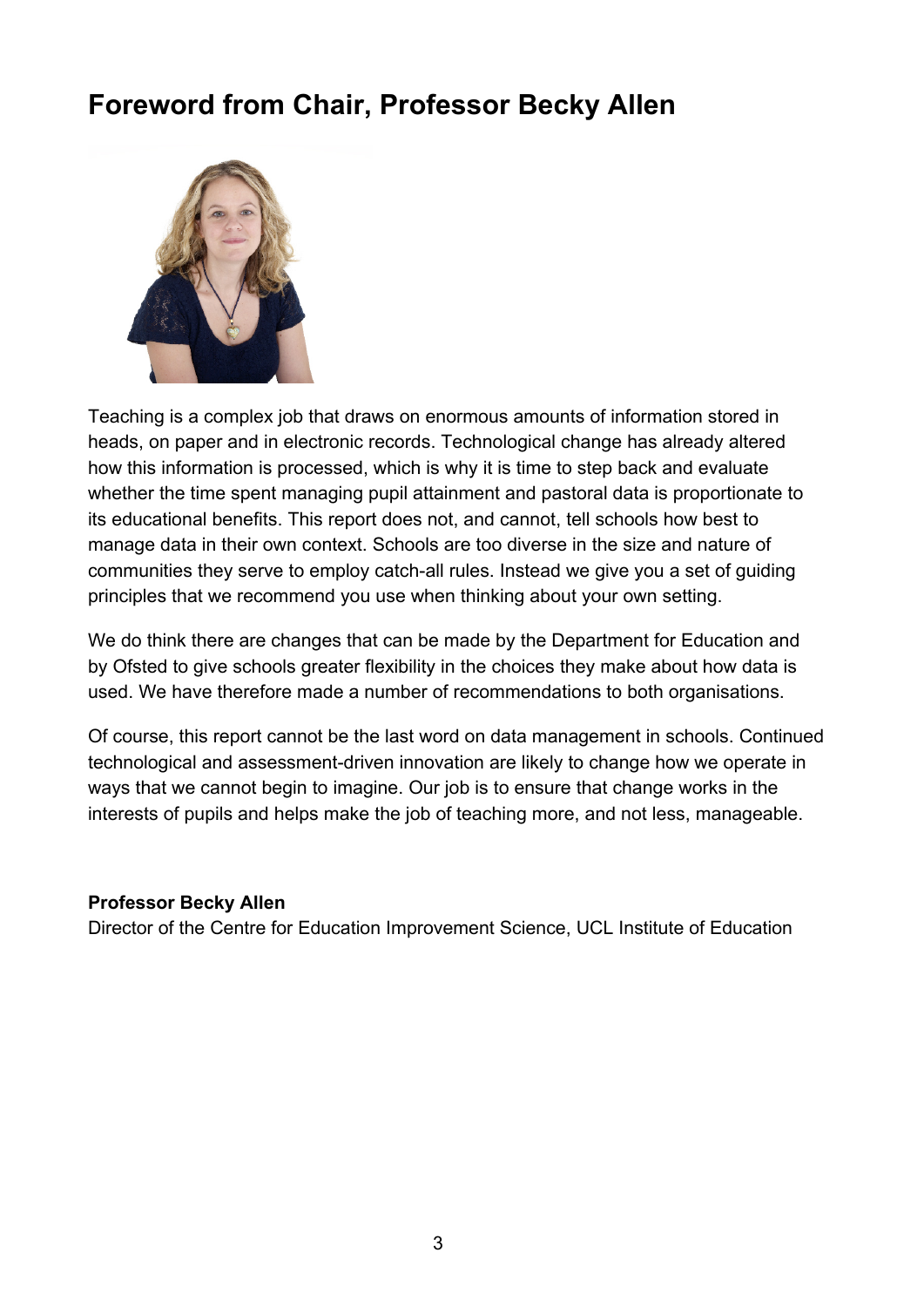## <span id="page-3-0"></span>**Problem definition**

Working hours in England are significantly higher than other countries (TALIS 2013) and the Teacher Workload Survey 2016 shows that teachers still work long hours. Workload is consistently cited as one of the most important factors for teachers who are leaving the profession. The Workload Challenge (2014) identified unnecessary tasks linked to assessment and data with 56% of respondents citing tasks around 'recording, inputting, monitoring and analysing data' as burdensome, and noted a range of drivers for this<sup>1</sup>.

Time associated with data collection and analysis is not as significant as other parts of a teacher's job, such as marking and planning. However, it is most frequently cited as the most wasteful due to a lack of clarity amongst teachers as to its purpose. Clearly the way that data is used across schools varies considerably by phase, size of school, experience of teaching staff and subjects taught. However, some common themes in its use have emerged, particularly around the lack of understanding about reliability of data and suitability for the use to which it is put. Data is often used too much for monitoring and compliance, rather than to support pupil learning and school improvement. This audit culture can lead to feelings of anxiety and burnout in staff.

This report was commissioned by the Secretary of State for Education, following on from his commitment to tackle workload and strip away tasks that do not add value.

The Department for Education (DfE), Ofsted and the profession have all started to address the workload challenge. Ofsted has clarified what inspectors do not expect schools to produce, and monitor inspection reports to ensure no particular methods of marking or planning are praised as exemplars. The Department has introduced the workload protocol and committed to a period of stability for the curriculum, assessment and qualifications, with no further changes beyond those still working through the school system, and will consult on their principles for a simpler accountability system in the autumn.

The Department also established the three independent reviews of planning and resources, marking and data management, which published reports in 2016, and published a workload reduction toolkit in July 2018. Many schools are taking action to tackle workload<sup>[2](#page-3-2)</sup> with 67% of teachers and leaders saying their schools had reduced or changed their approach to marking and 49% that their schools had reduced or changed their approach to planning. However, data collection and management remain an issue, so it is right that this is an area to look at again. This report makes recommendations for how DfE, Ofsted and other organisations can support schools to adopt proportionate and sustainable approaches to data management.

 $\overline{a}$ 

<span id="page-3-1"></span><sup>1</sup> [Workload Challenge: Analysis of teacher consultation responses](https://assets.publishing.service.gov.uk/government/uploads/system/uploads/attachment_data/file/401406/RR445_-_Workload_Challenge_-_Analysis_of_teacher_consultation_responses_FINAL.pdf)

<span id="page-3-2"></span><sup>&</sup>lt;sup>2</sup> [The School Snapshot Survey: Winter 2017](https://assets.publishing.service.gov.uk/government/uploads/system/uploads/attachment_data/file/727807/The_school_snapshot_survey_winter_2017.pdf)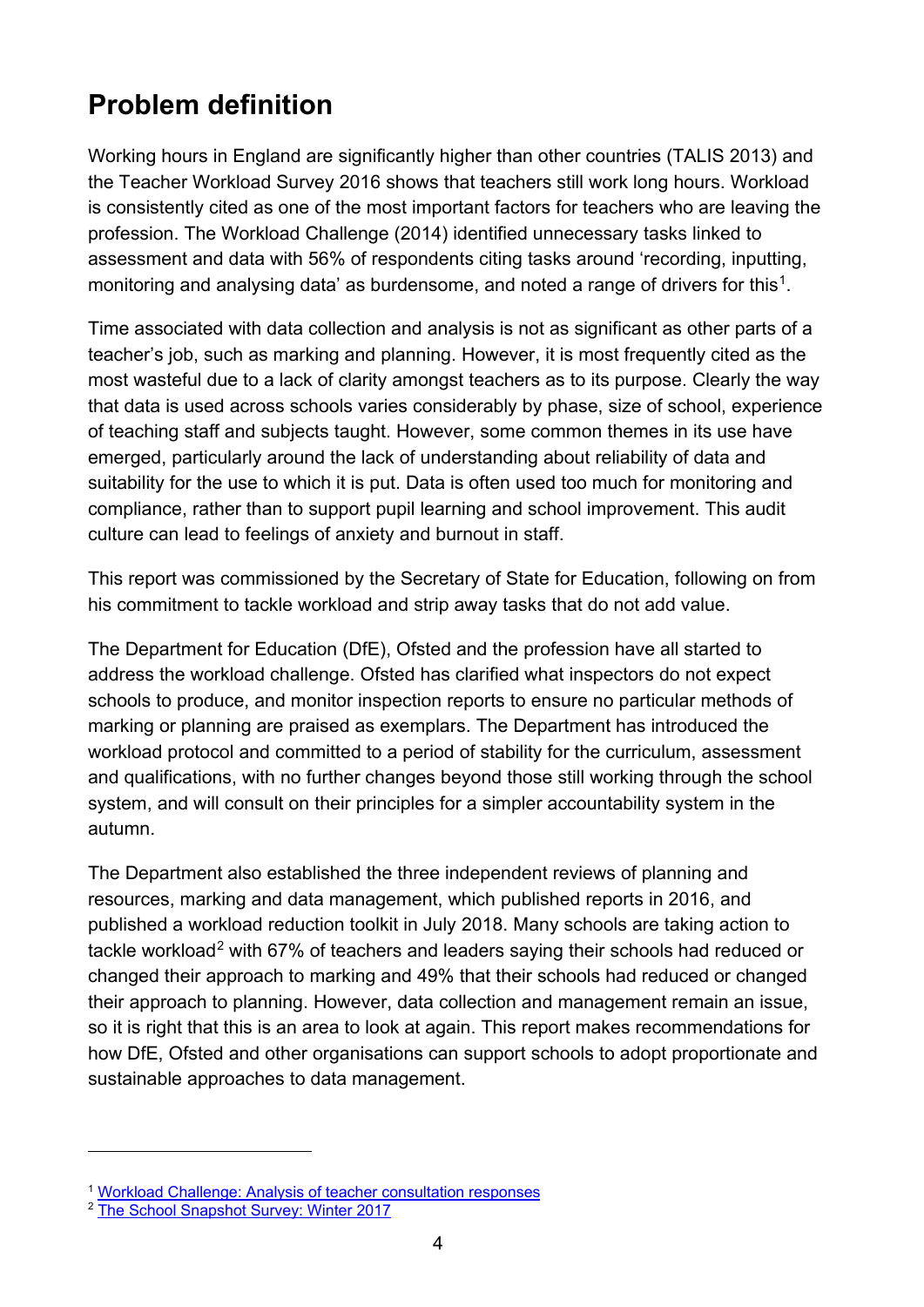## <span id="page-4-0"></span>**Principles for evaluating data use in schools**

All schools use huge amounts of data to support them in the work they do. Information on pupil attainment and progress is the most complex part of this, but data systems also document attendance, behaviour, individual pupil needs, personnel and finance. When establishing data systems - whether paper or technology-based - schools should use these principles, which build on the findings of [the independent report on data](https://www.gov.uk/government/publications/reducing-teacher-workload-data-management-review-group-report)  [management:](https://www.gov.uk/government/publications/reducing-teacher-workload-data-management-review-group-report)

● **The** *purpose* **and use of data is clear, is relevant to the intended audience and is in line with school values and aims.** Start with the intended action in mind and evaluate whether or not it is necessary. What are the greatest possible benefits of using the data and is there any other way to achieve the same ends? Who will see and use this data, is it relevant to their role and do they understand how the data relates to the possible intended actions?

● **The** *precision* **and limitations of data, and what can be inferred from it, are well understood.** For example, we can never know exactly what all students have learnt and are capable of at all times, even with the best designed assessments. Does the data you are collecting provide you with an accurate enough picture of what you are trying to find out? Is the cohort size too small to be able to make inferences from the data?

● **The amount of data collected and the frequency with which it is collected is**  *proportionate*. You should consider whether the data collection and analysis is realistic within normal working hours, given staffing and resources available, and judge whether the time spent is worth the outcome.

● **School and trust leaders review** *processes* **for both collecting data and for making use of the data once gathered.** School and trust leaders have a duty to evaluate the time costs for each stage of collecting and analysing data. Decide on whom the burden of collection and analysis should fall and ensure they have the capacity to complete this, be explicit about what time spent on data collection and investment is displacing, and have a means of deciding when a data collection process is no longer necessary.

**In a number of schools, there are data practices that are not helpful for pupil progress and that increase teacher workload. Schools should question their existing practice to change this.**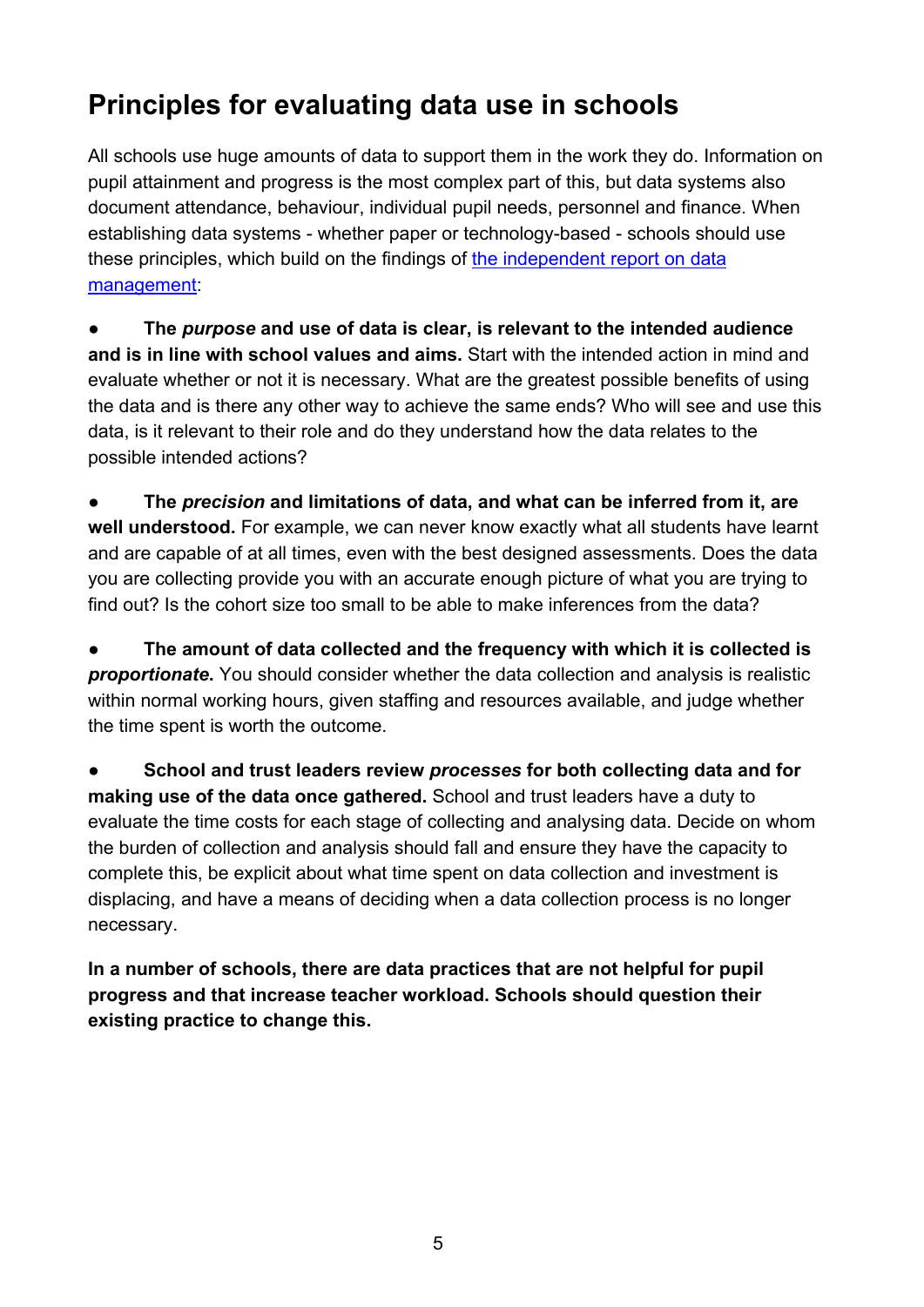#### **Overarching recommendations**

- The DfE should find out how school and trust leaders currently evaluate their use of data. By Spring 2019 the DfE should test with school staff whether there is a need for further support for schools to do this (such as an audit tool or checklist). Following this testing the DfE should commission experts to develop the final product if needed.
- The DfE, Ofsted, unions and professional associations should reflect these principles in their guidance, in training for schools, officials and members, and through their networks.
- The DfE should evaluate to what extent schools are aligned to the principles set out in this report, including through existing quantitative surveys with a representative sample of schools. If this evaluation reveals significant levels of non-adoption, the DfE should work with stakeholders to ensure that more schools incorporate the outcomes of the report into their policy and practice.
- Ofsted should monitor the consistency of inspection practice relating to the principles of this report.
- Unions and professional associations should disseminate the principles of this report, and collect and share case studies of where schools have made changes to their data practices.
- School and trust leaders, and governors should review their data processes according to these principles.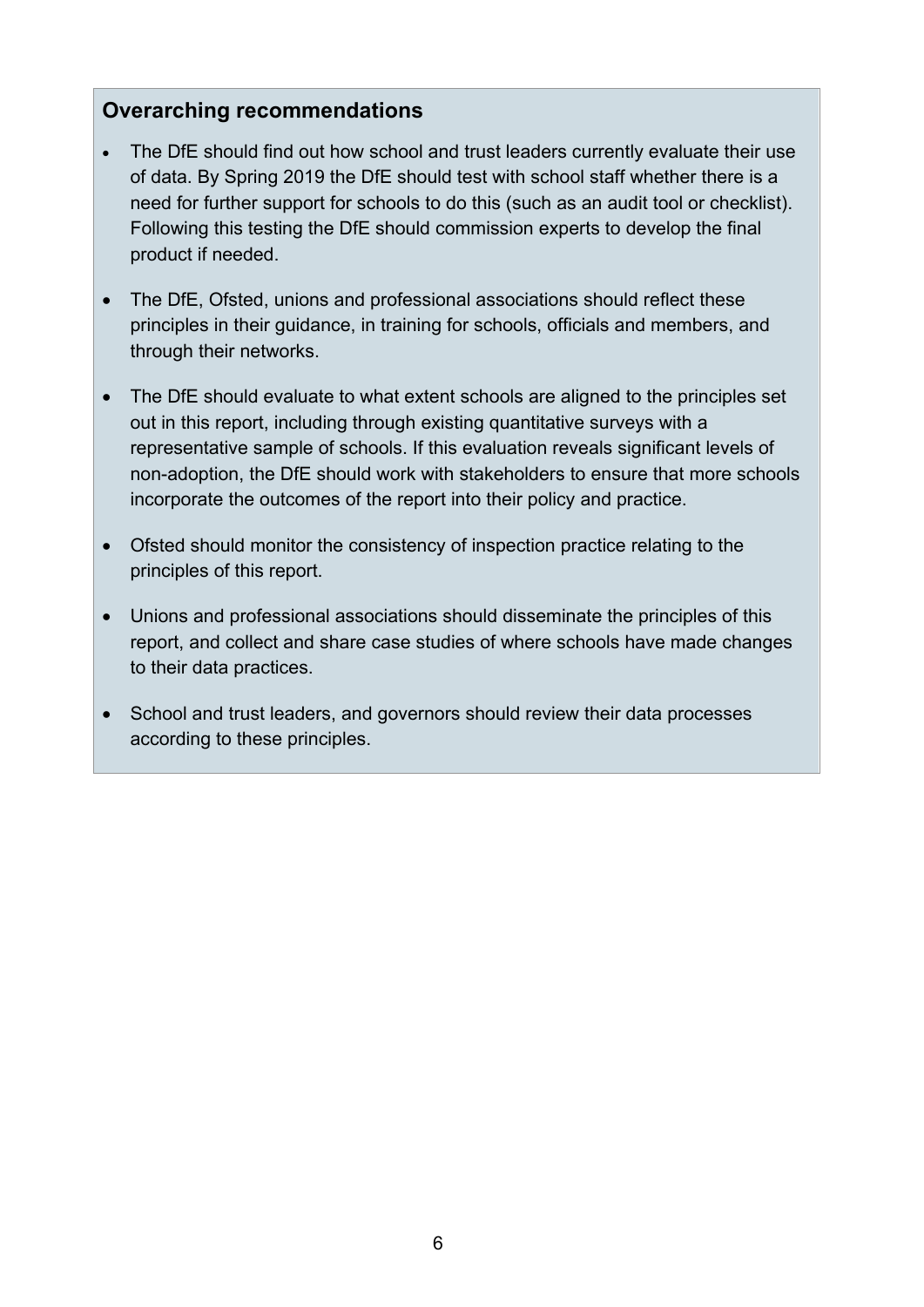## **Case study: Saving time through process improvement in the Ark network of schools**

Ark has a network of around 40 schools. Though the data they hold is broadly consistent, the way in which this is processed varies. This led to some inconsistency in the quality of data across the network and highlighted opportunities to reduce the time spent on administrative tasks.

To understand the scale of these inconsistencies an annual data audit has been introduced for all schools in the Ark network. Taking up to half a day, this ensures data management activities are proportionate in terms of the burden placed on school staff. It encourages staff to think through the processes within the school, with an assessment of the time taken to complete each activity. The audit is also an opportunity to ensure all the data collected is formatted consistently so that it can be collated and compared across schools. The audit includes:

- Identifying who performs various data processing activities within the school.
- Ensuring key data processing activities are carried out correctly and efficiently.
- Checking key personnel have been trained to perform their role.
- Ensuring processes to support better data collection and management are automated where possible.

In the first year of the data audit we have:

• Transformed school absence tracking processes - designed and scheduled automated reports to notify parents of absences and consequences. In one school, this replaced a paper-based process requiring input of five members of staff which took the equivalent of an entire school day to complete.

• Automated detention registers – creating behaviour workflows within the MIS to trigger automatic scheduling and notifications of detentions. In one school, this replaced administrators verbally asking teachers which pupils had missed detentions.

• Improved data quality – by ensuring consistency of personnel across various tasks, we have been able to ensure that processes are followed properly, that data quality has improved, and that the time taken to complete tasks has reduced.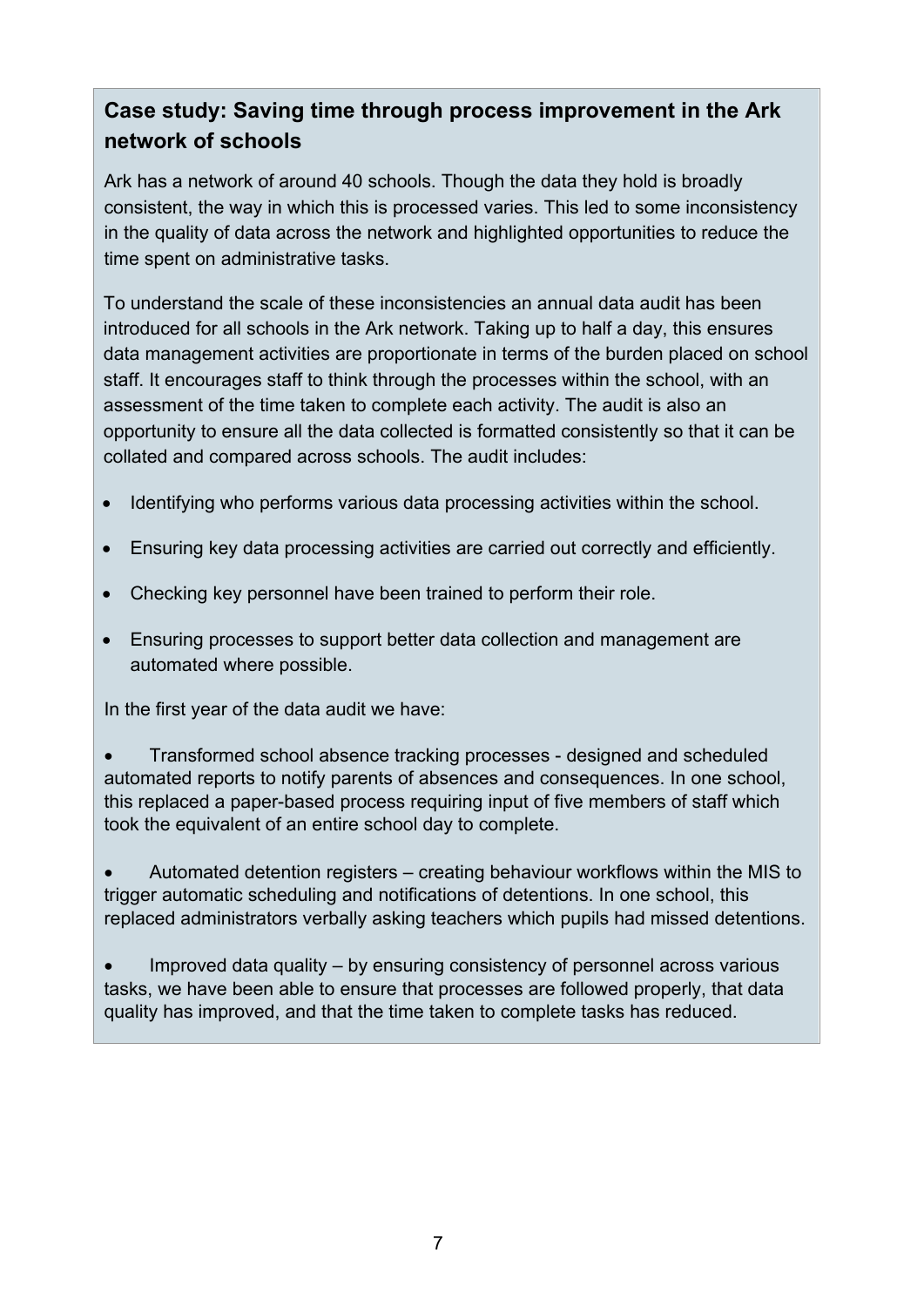## <span id="page-7-0"></span>**Pastoral data management**

**Schools should have simple systems that allow behaviour incidents, detentions and other pastoral information to be logged during the normal working day, rather than at break and lunchtimes, wherever possible.** Central collection of this information allows schools to run centralised detentions, which can reduce teacher workload. The right technology can support straightforward data entry using codes, and can automate many of the processes identified in a school behaviour policy, including issuing detentions and reporting behaviour incidents to parents. These behaviour codes should align with a school's behaviour policy and should be limited in number. Teachers are less likely to find recording incidents burdensome if they don't have to write extensive text, or select from a long list of behaviour codes that cannot be easily memorised or are too specific to be able to choose from. There will be situations where serious or complex incidents require detailed explanations but, given that teachers will have to write these outside lesson time, they should be the exception rather than the rule.

One consequence of this type of approach is that parents and pastoral leaders cannot know the details of every single behaviour incident. This may create an additional burden on pastoral leaders in situations where they find they need details of the situation (e.g. for a meeting with parents or carers). There is a role for school and trust leaders to manage expectations of parents and carers about the detailed reporting of behaviour incidents, to limit the overall burden on staff. This could be done as part of the behaviour policy or other communications with parents.

- The DfE should add a new section on behaviour management to the workload reduction toolkit, with amended guidance to reflect this, and they should test this content with schools in early 2019.
- Ofsted should provide further clarity to schools to assure them that inspectors will not expect to see detailed logging of every single incident and detention, and that schools should use their own judgement of what constitutes a 'minor' incident.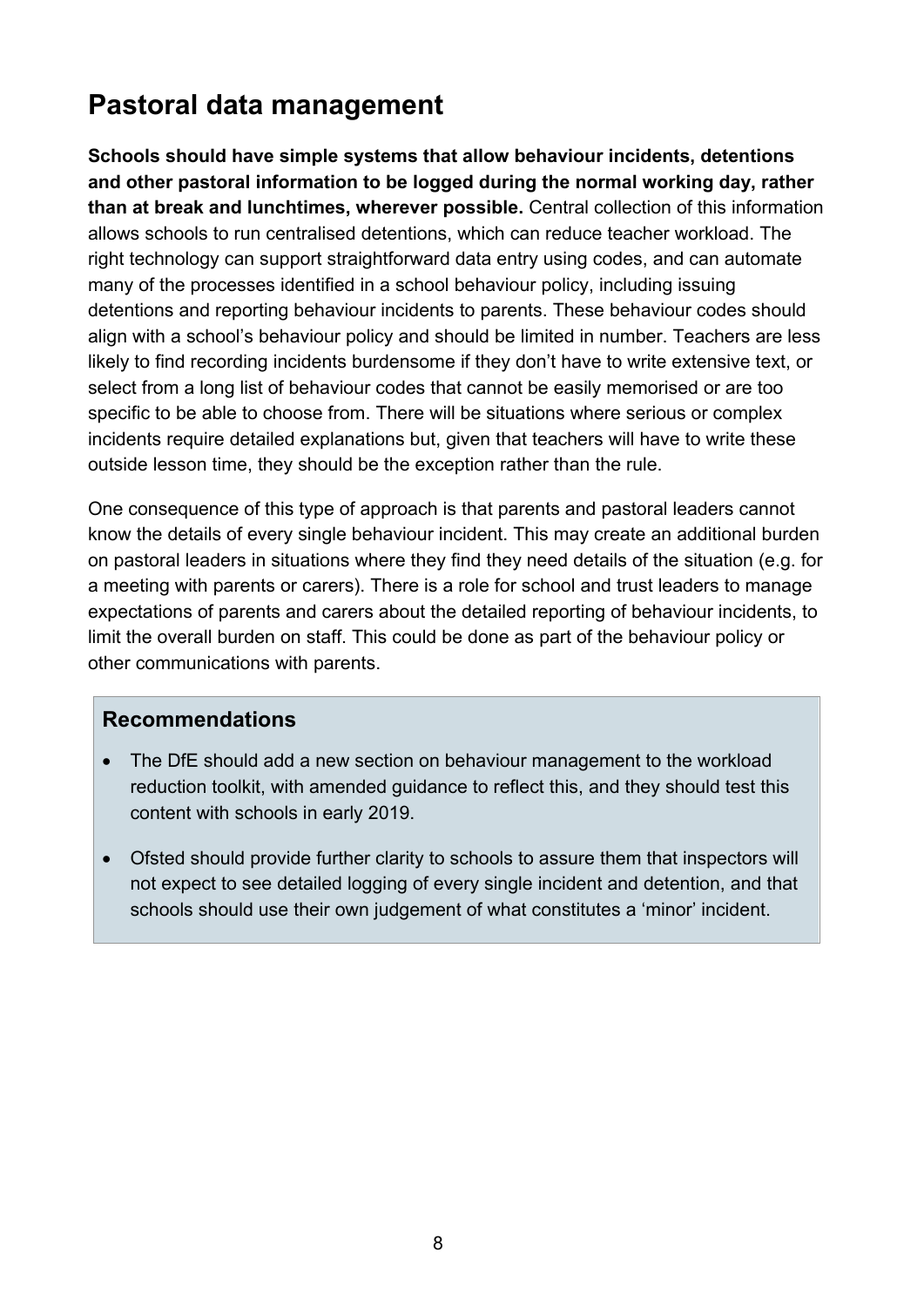## <span id="page-8-0"></span>**Supporting the creation of high quality pupil attainment information**

Teachers need to be able to understand how pupils are doing, and if teaching has or has not been effective, but the overproduction and misuse of pupil attainment information can cause unnecessary and unsustainable workload.

## <span id="page-8-1"></span>**Centralised collection of teacher assessments**

Whilst teachers regularly choose to record quick, holistic judgements of whether a pupil can complete a set task, these judgements have limited value to schools in assessing the quality of teaching. Statements of whether or not a child can complete a task sufficiently well can never invoke language that is precise enough to ensure they are used in a standardised way across settings, unless a process of cross-school moderation is in place, as it is for end of key stage teacher assessments.

Key performance indicators or descriptions of a child's attainment that are produced by teachers without reference to a particular assessment or test can be used to roughly indicate to parents or leaders whether pupils have adequately learnt the topics taught. However, they should not be used to hold teachers to account or measure their performance: this is like asking teachers to judge themselves. Teacher assessment can only be used to decide whether a class or school is on track if a system of robust moderation across schools is in place. This can be valuable if it can be managed without adding burdens on staff, and where cohorts are large enough (for example, across a large MAT or other group of schools). **Given the limited circumstances under which teacher judgements of pupil attainment are useful to leaders, the number of pieces of information teachers are expected to compile should be minimised or eliminated.** Asking a teacher to provide up to 30 data points for 30 pupils introduces spurious precision into a system that will ultimately contain more data points, but no more information, than a system with fewer data points per pupil.

## <span id="page-8-2"></span>**In-house versus externally procured tests**

Teachers need to be able to understand how pupils are doing in order to plan for future instruction and provide responsive teaching. **Unless school and trust leaders understand the quality and purpose of the assessments being used in their school - including details of their reliability and validity in relation to the curriculum - it is impossible for them to ensure that reasonable inferences are being made from the test data.** Assessments provided as part of curriculum materials, or in-school tests written by teachers, can be very useful in providing a relative performance of students and identifying individual difficulties, but they cannot be used to determine the quality of teaching or to predict future school results. Standardised tests that are available from assessment or curriculum companies can be used to check if school attainment is at an expected standard, but leaders should recognise that these tests are being set by other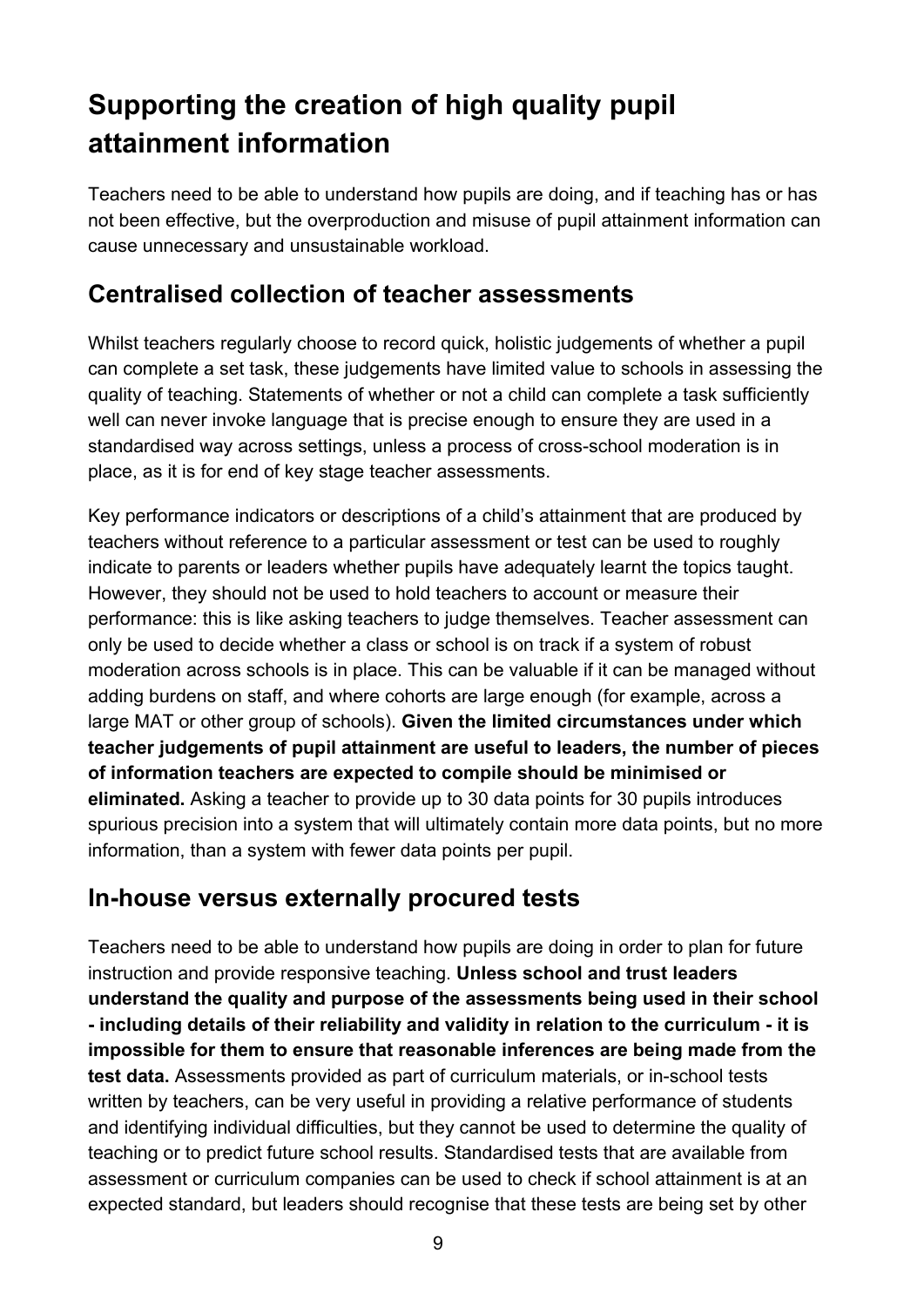schools for a variety of purposes, where school curricula might be more or less wellaligned with the test itself.

Whilst tests can inform teachers about pupils' relative attainment, a short classroom test is rarely precise enough to measure annual changes in pupil progress (note that key stage exams are more reliable, not least because they are held over multiple days). The exceptions to this are pupils who experience significant individual changes in their attainment, compared to their peers at school, who in any case should be identifiable without elaborate monitoring processes. Documenting whether a student has or has not made 'expected progress' is not necessary or particularly meaningful, since there is huge variation in rates of learning between students with the same baseline attainment.

If schools have the infrastructure (such as the right hardware and broadband), online testing can have a positive impact for workload, by reducing the burden of planning, marking, and data input/analysis.

#### **Recommendations**

- The DfE should work with the Chartered College of Teaching, teaching unions, Teaching Schools, professional and subject associations, National Governance Association and sector bodies to promote the development of teachers' understanding of assessment as a key feature of teacher expertise.
- School leader unions and sector bodies should support this by organising events and training for their members.
- The DfE's work in ensuring schools have suitably robust infrastructure for cloud working should be expanded to support other technologies that reduce workload, including the wider use of online testing in schools.

## <span id="page-9-0"></span>**Compiling student attainment information**

Teachers collect student attainment information every day in their classroom. It is rarely desirable to standardise this process across a school because the costs and benefits of approaches vary considerably depending on subject, age of children, frequency of teacher contact and pedagogical teaching styles. We would therefore encourage leadership teams to engage in professional conversations to decide whether it is optimal, given associated time costs, likely data quality, and possible actions arising from the data, to require all subject and phase teachers to submit data on the same timetable and with the same frequency.

Attainment information should only be compiled centrally as frequently as it is possible for others to act on it. Without actions, it is not possible for collation of student attainment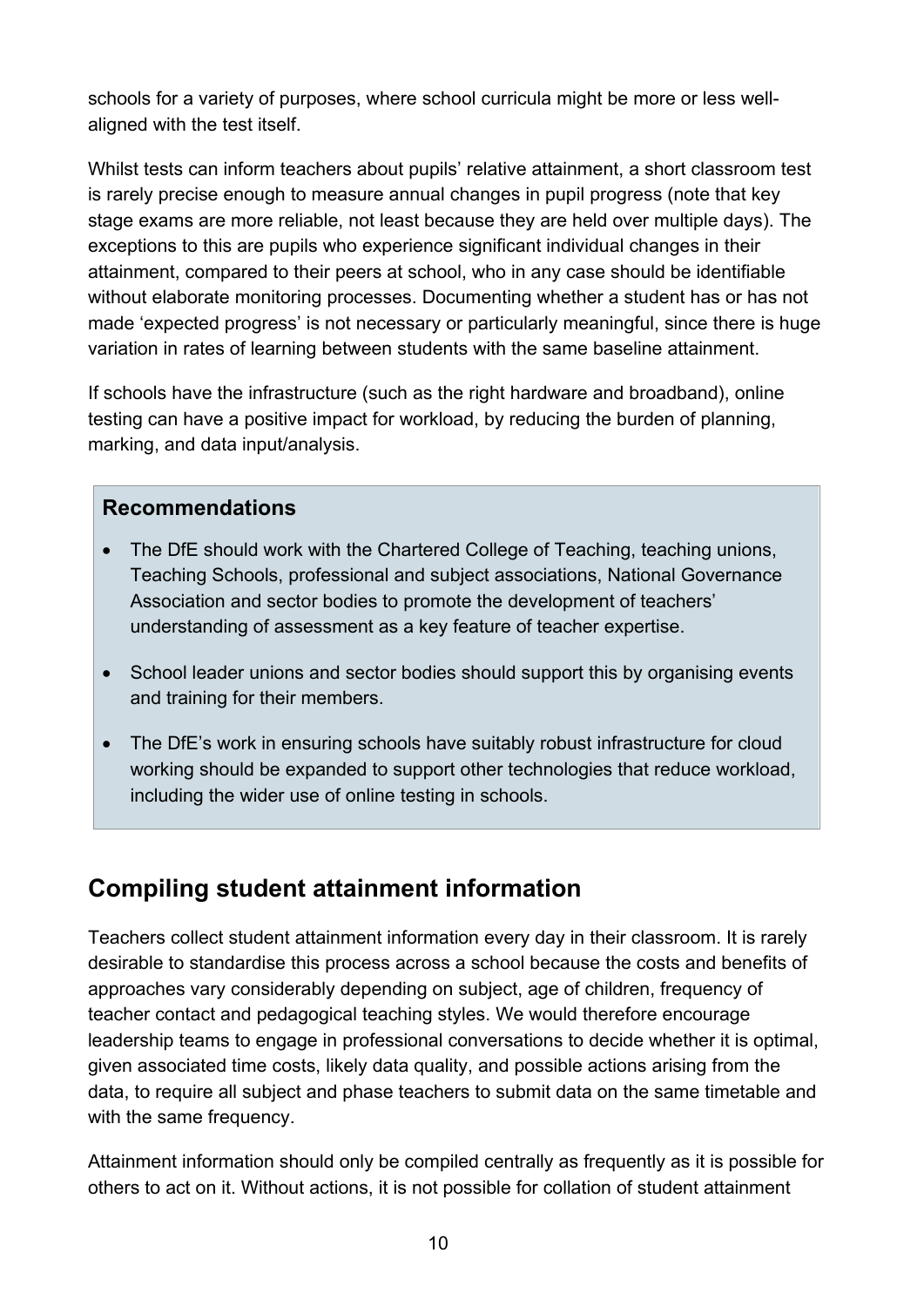information to play any part in the work of a school. We recognise the external pressures and uncertainty surrounding best practice that have led leadership teams to request frequent attainment information and take a "belt and braces" approach to compilation of data. Attainment data is often not the best data to act on since it is a lagging indicator, which confirms that there was a problem with a child's learning. Evidence shows that preexisting non-attainment information (such as attendance) can help leaders intervene with a student or class before pupils start to fall behind.

We have not encountered any examples of schools where the actions arising after a halftermly deposit of attainment data justify the time investment required by teachers to facilitate six data collection points a year. Equally, we have observed large schools that successfully manage the process of pupil support and school improvement with one single centralised attainment data collection point in the year. For many teachers in many subjects, there will be routine assessment of knowledge, understanding and performance to inform future teaching, without central data inputting. **Unless attainment information can be collected with no marking or data inputting time outside teachers' lesson times, we see no reason why a school should have more than two or three attainment data collection points a year, which should be used to inform clear actions. Evidence suggests that increasing assessment frequency is not inherently likely to improve outcomes for schools.**

Schools choosing to use more than two or three attainment points a year should have a clear rationale for what interpretations and actions are informed by that frequency of collection, and how much time is taken to set assessments, collate, analyse and interpret the data created from this, and then act on the findings.

The DfE has acknowledged that school and trust leaders can feel accountable to multiple masters, with different demands placed on them. The [new principles](https://www.gov.uk/government/publications/principles-for-a-clear-and-simple-school-accountability-system) for a clear and simple accountability system state that the practice of asking for additional requests for data (e.g. from RSC representatives going into schools) will end.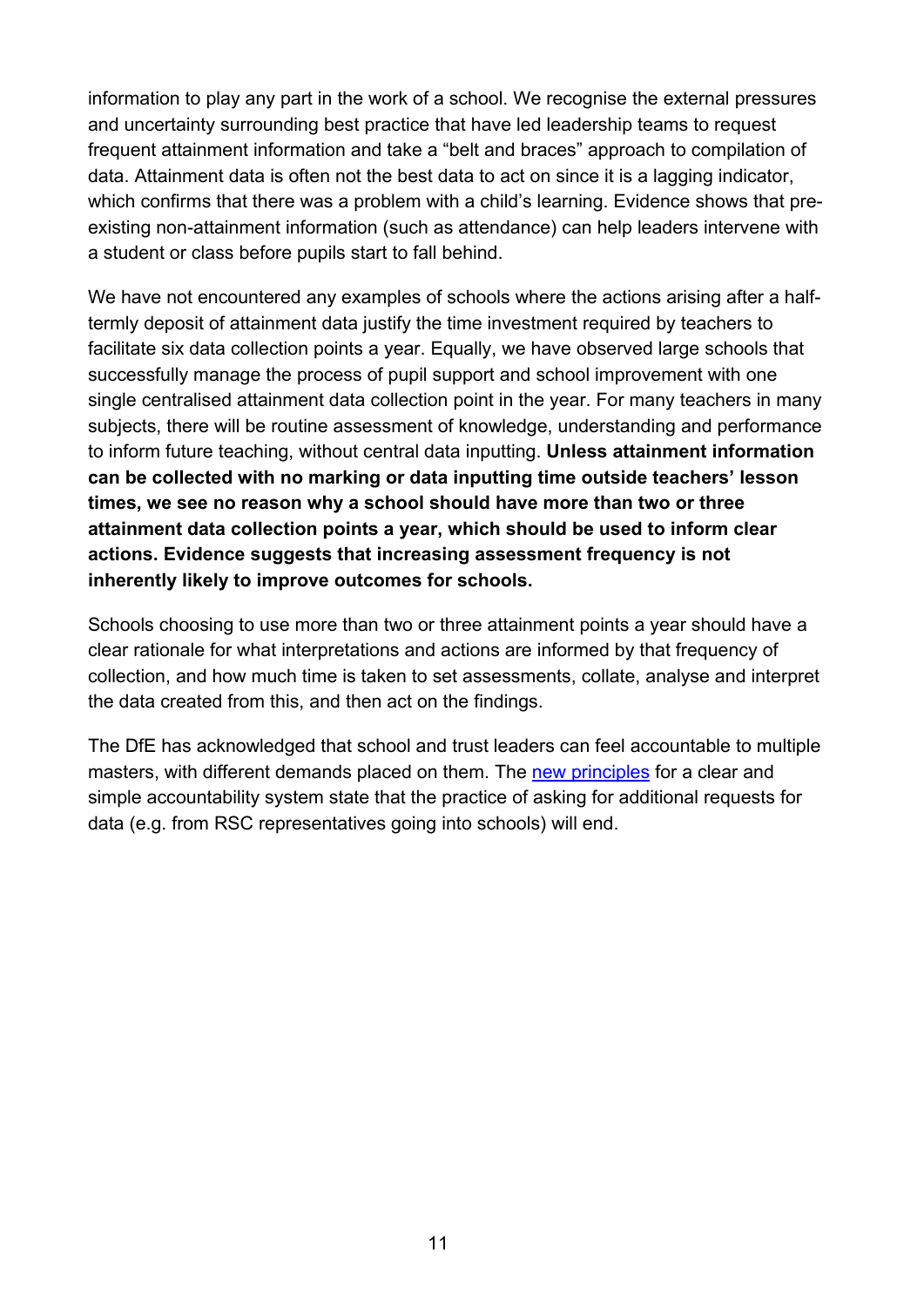- Beyond statutory data collections (such as the results of key stage 1 assessment), the DfE should not request regular attainment data from schools unless they meet a trigger for intervention. When this is required this should be in the school's existing format where possible, and should not add to the number of data collections. The DfE should communicate to local authorities, multi-academy trusts and others that they should not ask for this information either.
- The DfE should also continue to promote effective use of education technology to improve the efficiency of attainment data collection, monitoring and analysis.
- Ofsted inspectors should ask questions about whether schools' attainment data collections are proportionate, represent an efficient use of school resources, and are sustainable for staff. They should draw on the responses from teachers to the staff questionnaire regarding SLTs' consideration of workload when implementing policies. If a school's system for attainment data collection is disproportionate, inefficient or unsustainable for staff, inspectors should reflect this in their reporting on the school.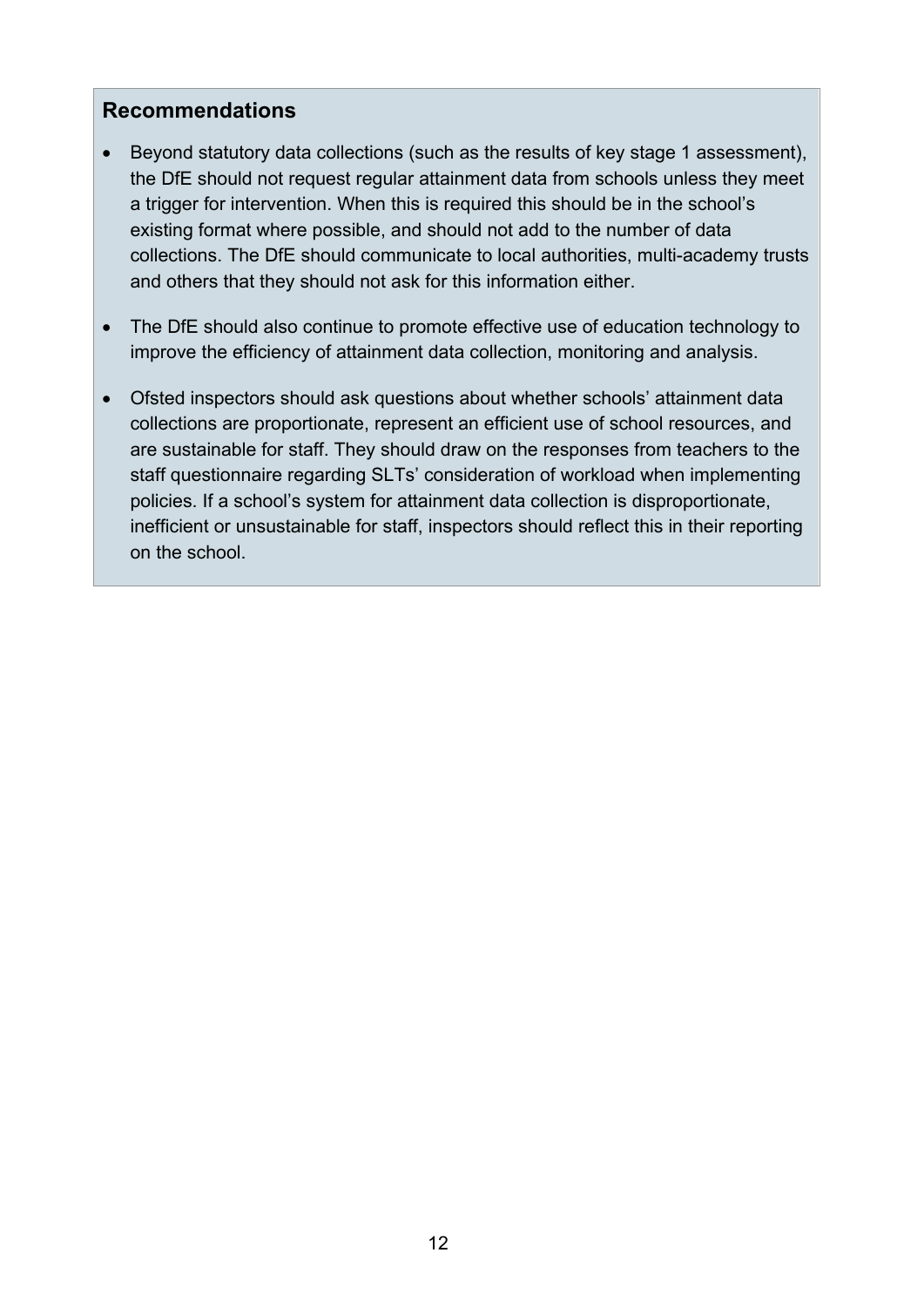## **Case study: The Linton Village College approach to data collection and management**

Linton Village College is an 11-16 school in the Chilford Hundred Education Trust near Cambridge.

Historic requirements demanded whole-school frequency of marking (every two weeks) and whole-school data drop deadlines (at the end of every half term for core and option subjects and termly for others). We agreed that these requirements were not fit for purpose across the curriculum.

We removed the requirement for frequency of marking and heads of faculty were invited to create their own subject-specific marking policies to articulate what, how and when they would assess. This gave them the chance to make their policies meaningful and manageable.

The senior leadership team reviewed the data management expectations. They decided that it was important to allow subject teams to create their own assessment deadlines to sit in line with curriculum coverage and workload demands. We scrapped whole-school data drops and asked subject leaders to create their own assessment calendars to suit their curricula and in conjunction with marking expectations.

Departments have appreciated the opportunity to establish their own assessment policies and have welcomed the move away from whole-school deadlines. Giving greater freedom and autonomy to subject teams has removed stifling, inflexible demands, and has enabled teachers to have greater control over their workload.

## <span id="page-12-0"></span>**Generating predictions or targets for individual students**

Target and predicted grades both report how well a student should perform in the future, but they have distinctive functions. Providing students with target grades has become commonplace in secondary schools. Whilst there is extensive evidence that individuals respond positively to aspirational goal setting, there is not currently any evidence that setting students challenging attainment targets is motivational for them. Targets can be limiting as much as they can be motivating. Where pupils are given targets or goals, teachers should modify them to ensure they are suitably motivating, i.e. that they are aspirational and achievable, and within a pupil's control.

Unlike target grades, predicted grades are intended to provide information to others about how well a student is likely to perform in the future. Predictions have a role where information is needed for exam boards, or for a student to understand what sort of future educational opportunities might be open to them. However, students need not be routinely told that they 'should' or 'are likely to' achieve a predicted grade at the end of a key stage. Similarly, 'flight paths' for pupils with similar starting points are not valid,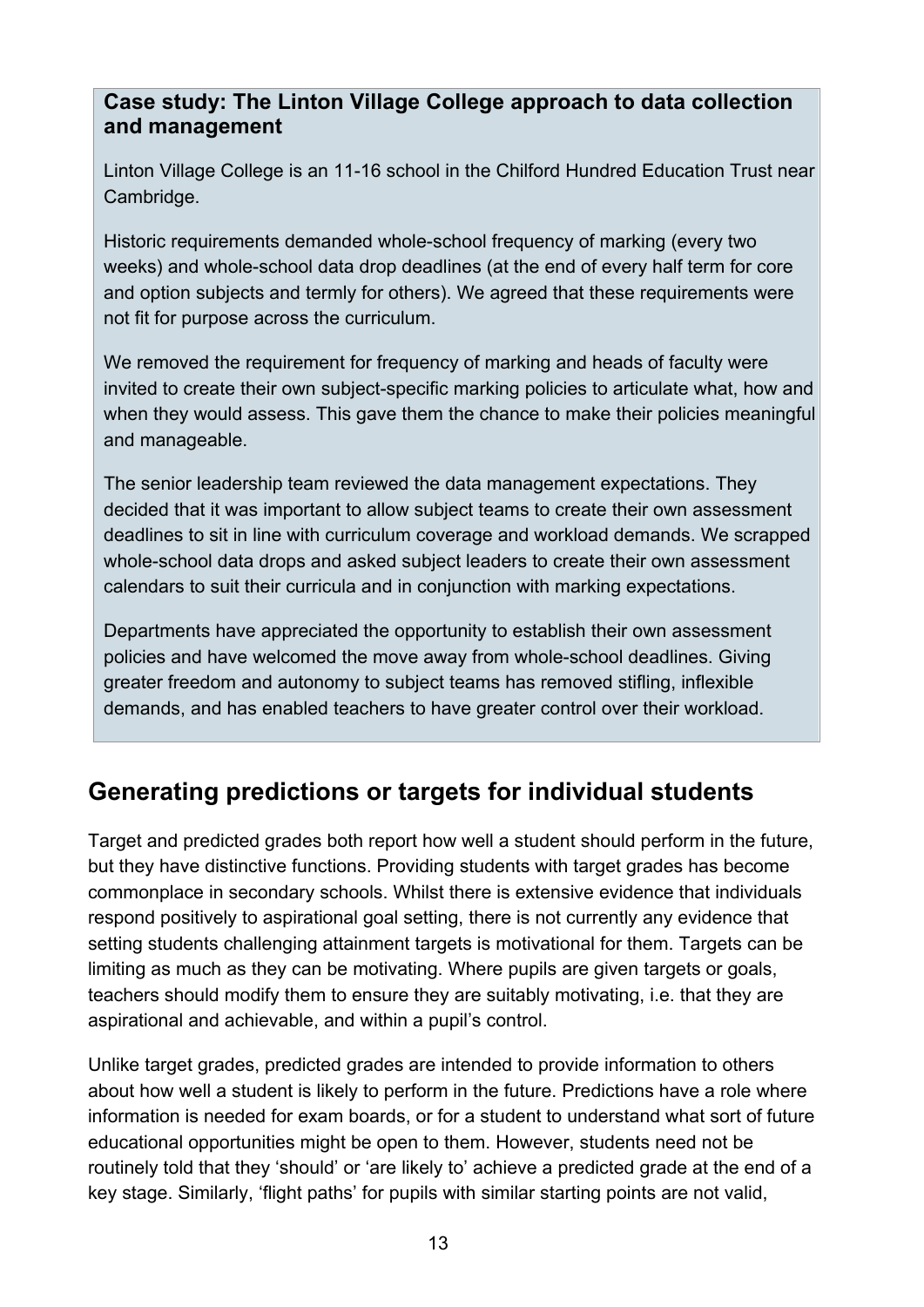because they understate the variation in student trajectories of development. Aside from their inevitable inaccuracy, predicted grades are rarely connected to processes that help students learn.

- The DfE should commission research to describe current target setting practice in schools, with a view to testing alternative models of motivating pupils through a randomised controlled trial. This research should also consider the effect of these models on the mental health of pupils.
- The DfE should not request data on pupil targets and predictions to hold schools to account. When this is required to allocate support to schools, this should be in the school's existing format, and should not add to the number of data collections.
- Local authorities and multi-academy trusts should not request data on targets and predictions to hold schools to account. Where this is required to enable, for example, providing additional support to schools, this should not be in a different format to the format the school uses, and should not add to the number of data collections.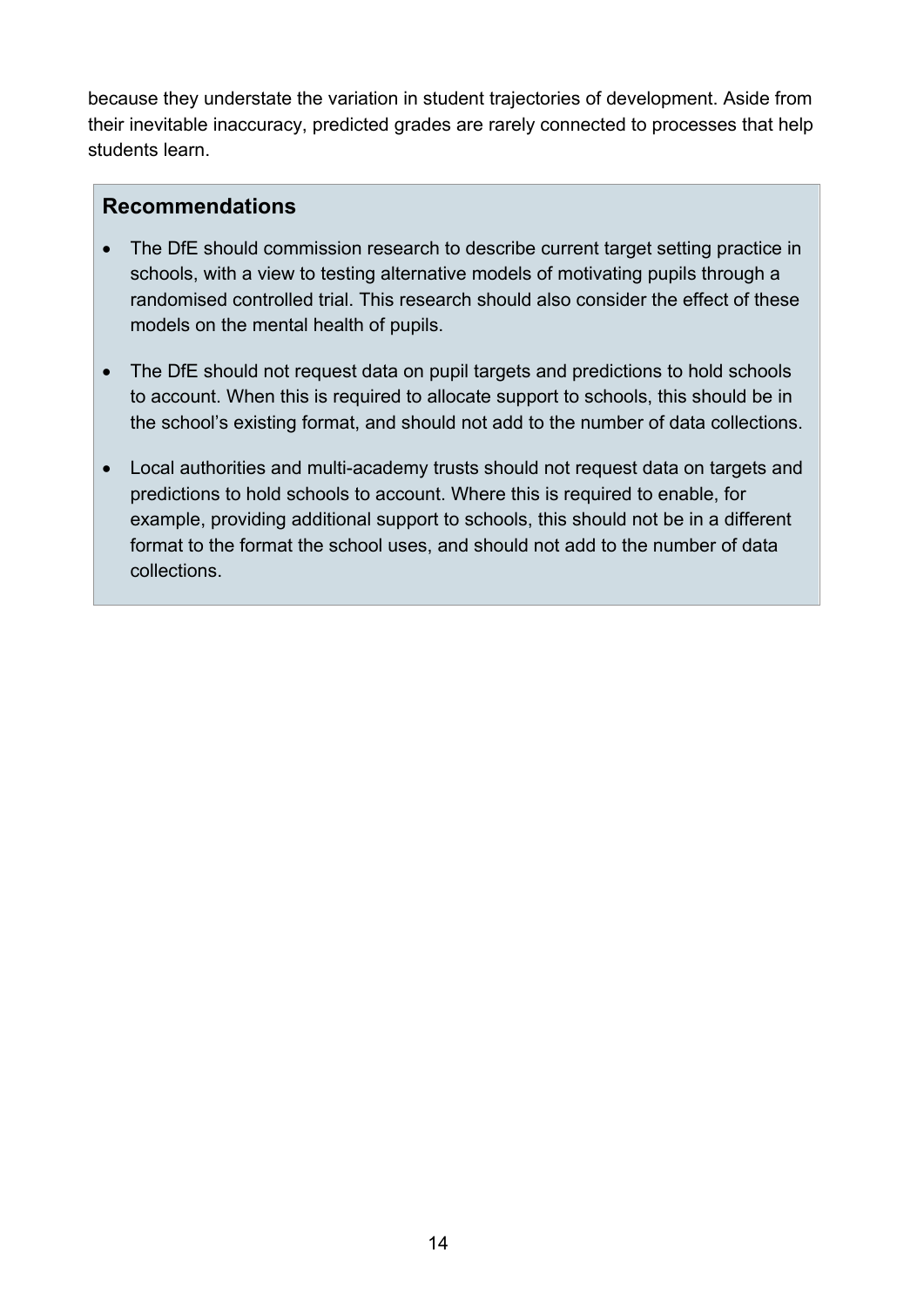## **Case study: monitoring attainment and progress in West Chiltington Community School**

At our school we use a straightforward layered process to support attainment and progress. The aim is that everyone has an understanding of how well children do within and across the phases and classes. Above all, the process has to be meaningful and practical, avoiding unnecessary number crunching and elaborate IT programs.

We set targets together based on national data and what we know about our children. We all know them all. I maintain a simple excel spreadsheet with an overview of every child's progress in reading, writing and maths. This is shared with staff so that they can be clear about their expectations of children.

We get together each term to report on how children are progressing in reading, writing and maths. Class teachers use a simple Venn diagram to note how pupils are doing in these three subjects, and our conversation always revolves around what support children need in order to help them progress. Progress here means objective led discussions not algorithms and graphs. We adjust our allocation of adult support based on need.

As headteacher, I sample the work of children in every class against national curriculum rubrics because I need to personally have a feel for how well children are doing. If I don't conduct assessments myself, then the numbers on a bit of paper mean nothing to me. This also helps me to know if a colleague needs support.

We moderate standards together in staff meetings, so that teachers know how reading, writing and maths should develop across all year groups. I also moderate individually with class teachers and subject leaders. To keep workload down, we do this simply by bringing together pupil books with post-it note tabs to highlight discussion points.

Our moderations are quality assured through meetings with teachers from 10 other primary schools in our locality. We decide in advance what the focus of our moderation will be for the year, and the more experienced senior leaders take responsibility for ensuring these meetings are productive.

## <span id="page-14-0"></span>**Reporting on different groups of pupils and spending**

The central collection and analysis of attainment data on a particular group of pupils is useful only where a decision or action is taking place beyond the classroom or across multiple classrooms. This analysis should focus on educationally meaningful groups of students, such as those who have poor handwriting or are weak readers. Conducting analysis on pupil premium students or by gender might be straightforward, but is not an educationally meaningful way to determine interventions and actions because students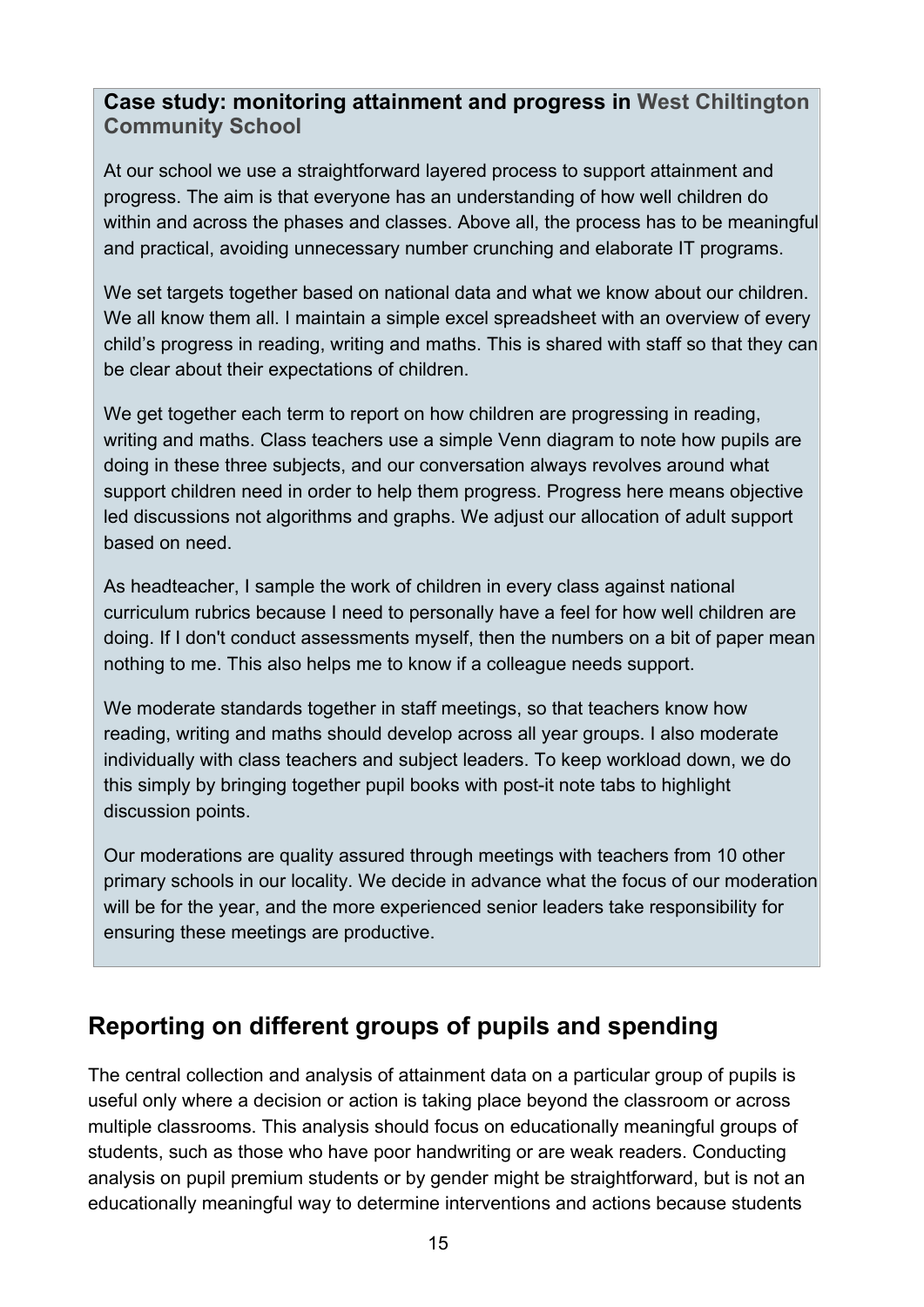within these groups do not always share similar needs. School and trust leaders should consider the most efficient way to collect information needed to decide on a plan of action for groups of pupils. For example, it is not efficient for leadership to collect data on 1500 pupils in a school if they only plan to work with a small group of 30 pupils. In these instances, they should try to find alternative approaches to identify the relevant group. **School and trust leaders should use the data principles set out above to decide what the planned intervention for pupils is, and to minimise the data burden involved in ensuring the pupils are correctly identified.**

**Supporting disadvantaged pupils to succeed at school is quite rightly a focus, and schools should be expected to make good use of public money – governing boards have a role in agreeing this spending and monitoring its impact. However, the current DfE requirements to report on the effectiveness of pupil premium spend to Ofsted at the point of inspection, and via reports on the school website, can create unnecessary burdens for teachers, school and trust leaders and governors. There is insufficient evidence to show that the current approach to reporting has a positive impact that justifies the burden.**

School and trust leaders should not assume that group analysis of attainment will be more informative than whole class analysis. The smaller the groups being compared, the more likely that any differences observed are simply statistical noise. The dangers of over-interpreting analysis of small subgroups is very real: for example, in a one form entry primary school with 30 percent pupil premium pupils, you would need a 40 percentage point difference in pass rates between groups to report statistically meaningful attainment gaps.

Similarly, in the case of the primary PE and sport premium, reporting how it is used and student outcomes can be burdensome and is not aligned with the way we treat almost all other school expenditure. It is not clear how this additional reporting is likely to improve sports outcomes.

## **Recommendations**

• The DfE should speak to a broad and diverse group of schools, to understand the impact and burden of the current reporting requirements for pupil premium and primary PE and sport premium spend (including online reporting, and to Ofsted inspectors) and publish actions to address any issues that arise by Spring 2019.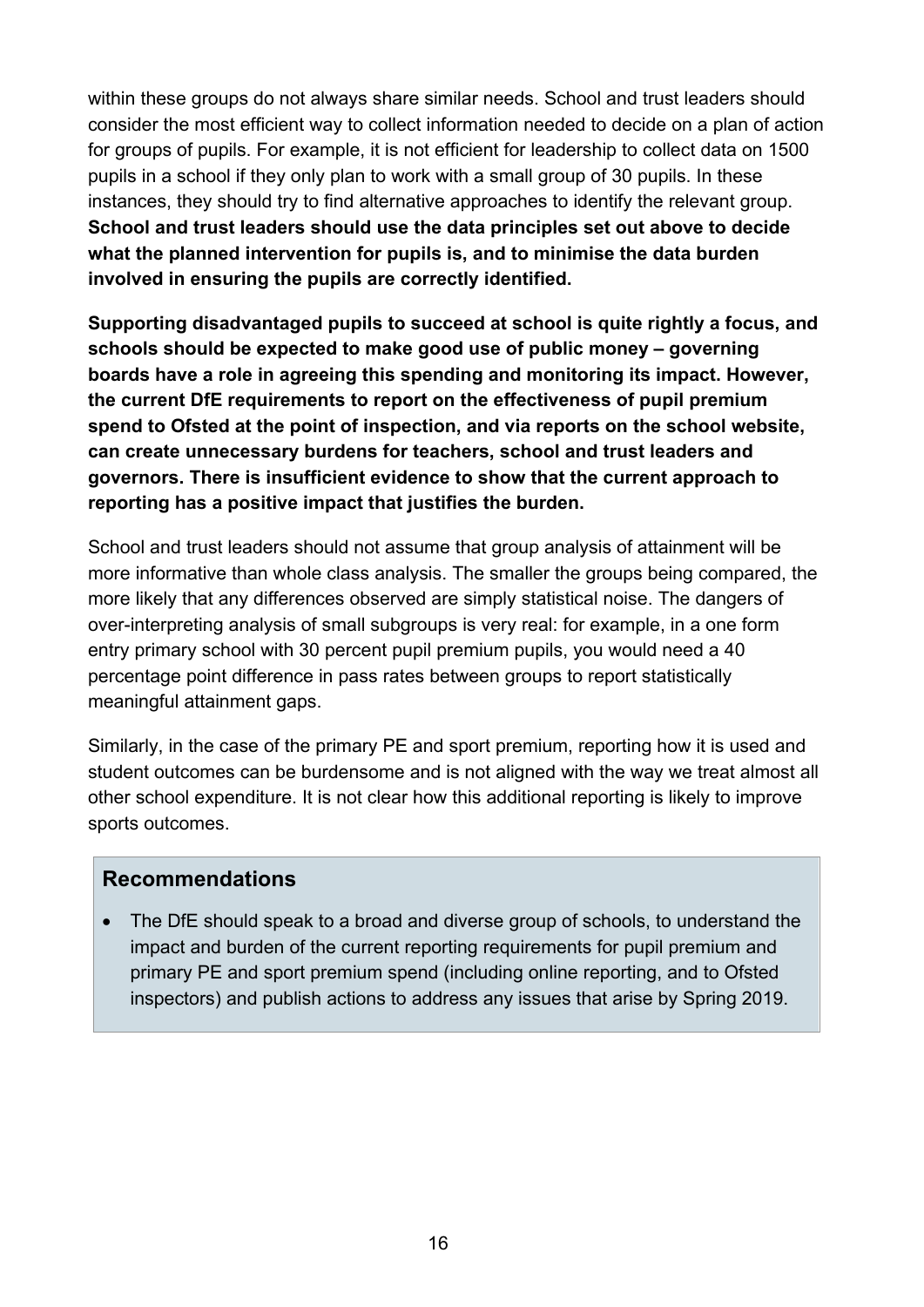## <span id="page-16-0"></span>**Teacher performance management**

Teachers should have goals that are within their control, that are closely tied to genuinely actionable behaviours, and that are aspirational yet achievable. School and trust leaders should also consider the burden of gathering evidence for performance management, and whether their approach is proportionate for all staff, including trainees and newly qualified teachers.

Individual performance of pupils in tests is due to a range of factors and this should be recognised. Assessments are designed to evaluate, measure and report the progress and attainment of pupils, rather than evaluate the performance of teachers. Trying to hold teachers to account for assessments that they typically administer themselves undermines effective assessment and risks unduly distorting curriculum and classroom practice. The performance of a single exam class should also not be used as a principal measure of teaching quality in a performance management system, not least because it can distort the focus of teachers away from other classes. The exam performance of a class depends on many factors, most of which are outside the control of the person who happens to have them in their final year. **This is why pay progression should never be dependent on quantitative assessment metrics, such as test outcomes.**

While data based on commercially produced predictions can play a helpful role in informing professional conversations about pupil achievement and the work of teachers, these systems produce ranges of grade estimates and inaccurate grade targets, and should therefore not be treated as accurate targets. Ofsted have clarified that inspectors do not expect school and trust leaders to set teacher performance targets based on commercially produced predictions of pupil achievement, or any other dataset, from which they would then hold teachers to account.

Current practice in using pupil attainment data in teacher performance management systems is often poor. Research demonstrates that using quantitative metrics to judge teacher performance is difficult since few of the practices that we can straightforwardly codify and measure are highly correlated with teacher quality. Pupil assessment scores, grades in lesson observations, and scores following book scrutiny are all quite poor proxies for whether or not somebody is teaching well.

Suitable teacher performance goals include those related to their classroom instructional practices, their contributions to the development of school curriculum and the relationships they uphold with pupils, colleagues and parents. If teachers are held to account for things that are largely outside their own control, such as a pupil's test performance or progress based on flight paths, it is not only unfair, but induces high levels of stress and is likely to lead to burnout and ultimately attrition from the profession.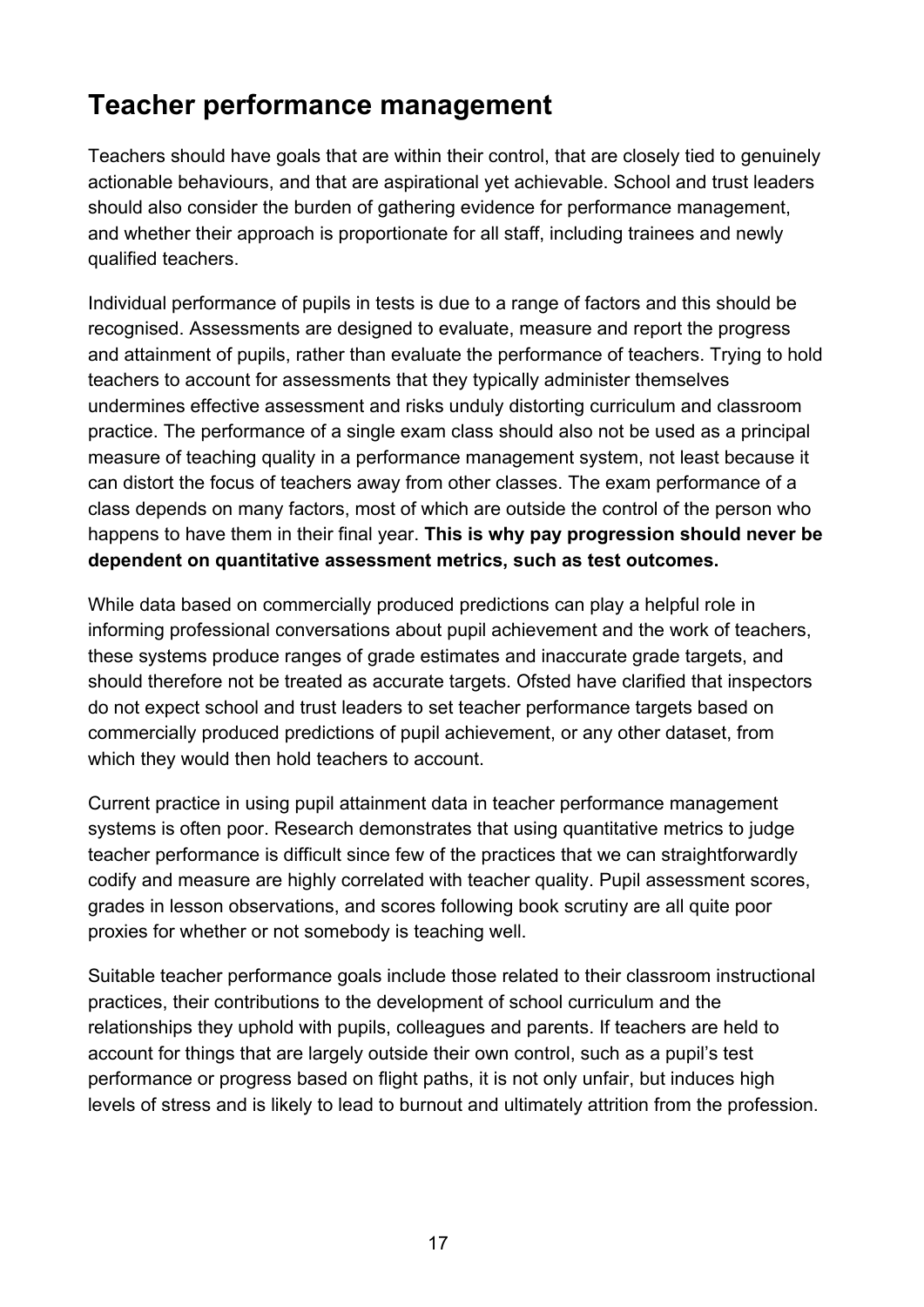- The DfE should amend performance management guidance to clarify that objectives and performance management discussions should not be based on teacher generated data and predictions, or solely on the assessment data for a single group of pupils.
- Ofsted should continue to ensure that inspectors do not ask to see performance management targets based on assessment data during inspections.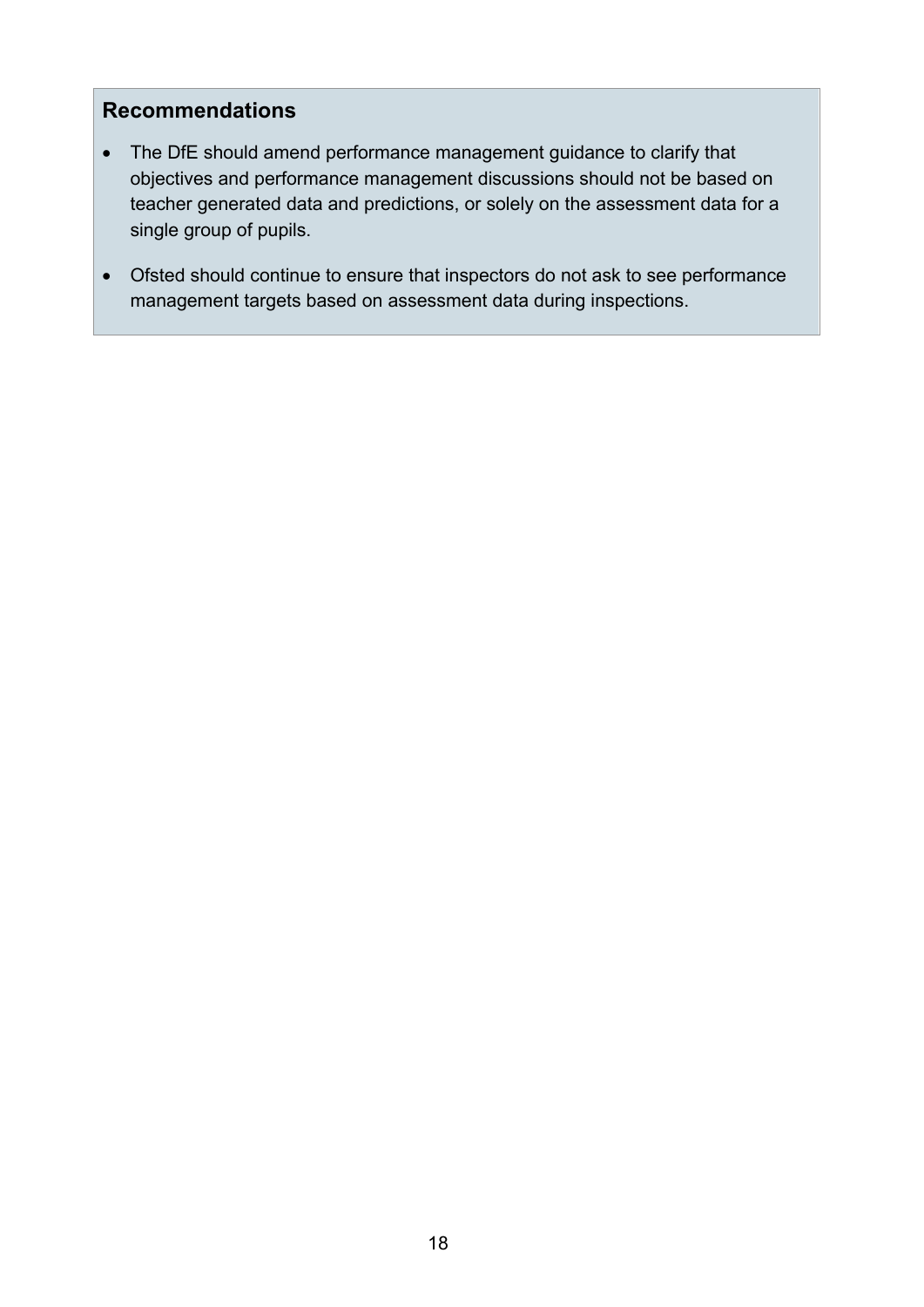## <span id="page-18-0"></span>**Reporting to governing boards**

Governing boards are responsible for setting strategic direction for their schools, holding senior leaders to account for performance and overseeing financial performance. They need access to high quality data in order to carry out these functions effectively. However, they need to be clear that theirs is a strategic oversight role rather than an operational management role, and the data they need should be commensurate with this role.

**Governors should normally be prepared to receive information in whatever form it is currently being used in the school. They should agree with school and trust leaders what high-quality data they need, and when, in order to fulfil their role effectively and to avoid making unreasonable, ad hoc data requests during the course of the school year. This includes consideration of any in-year data they receive, how meaningful this is and whether this can be reduced.** 

Governors should also consider whether data is proportionate, how school and trust leaders are collecting it, and the frequency and time costs of data collection. For example, they should not routinely see data on individual pupils, 'flight paths' or other teacher judgement tracking data. They should understand the limitations of attainment, progress and target setting data, and be able to access training on the effective use of data on pupil performance.

- The DfE should revise the governance handbook, competency framework and other guidance to reflect the principles of this report, and speak to governors to test what guidance and training they need.
- The DfE should incorporate myth busting for governors into the teacher workload toolkit or other guidance, to address misconceptions of what is required by the DfE or Ofsted and where policy has changed.
- The DfE should also continue to improve the content and usability of Analyse School Performance based on feedback from schools and governors, and place emphasis on supporting governor needs. The DfE should ensure schools are able to access comparative performance information as soon as possible.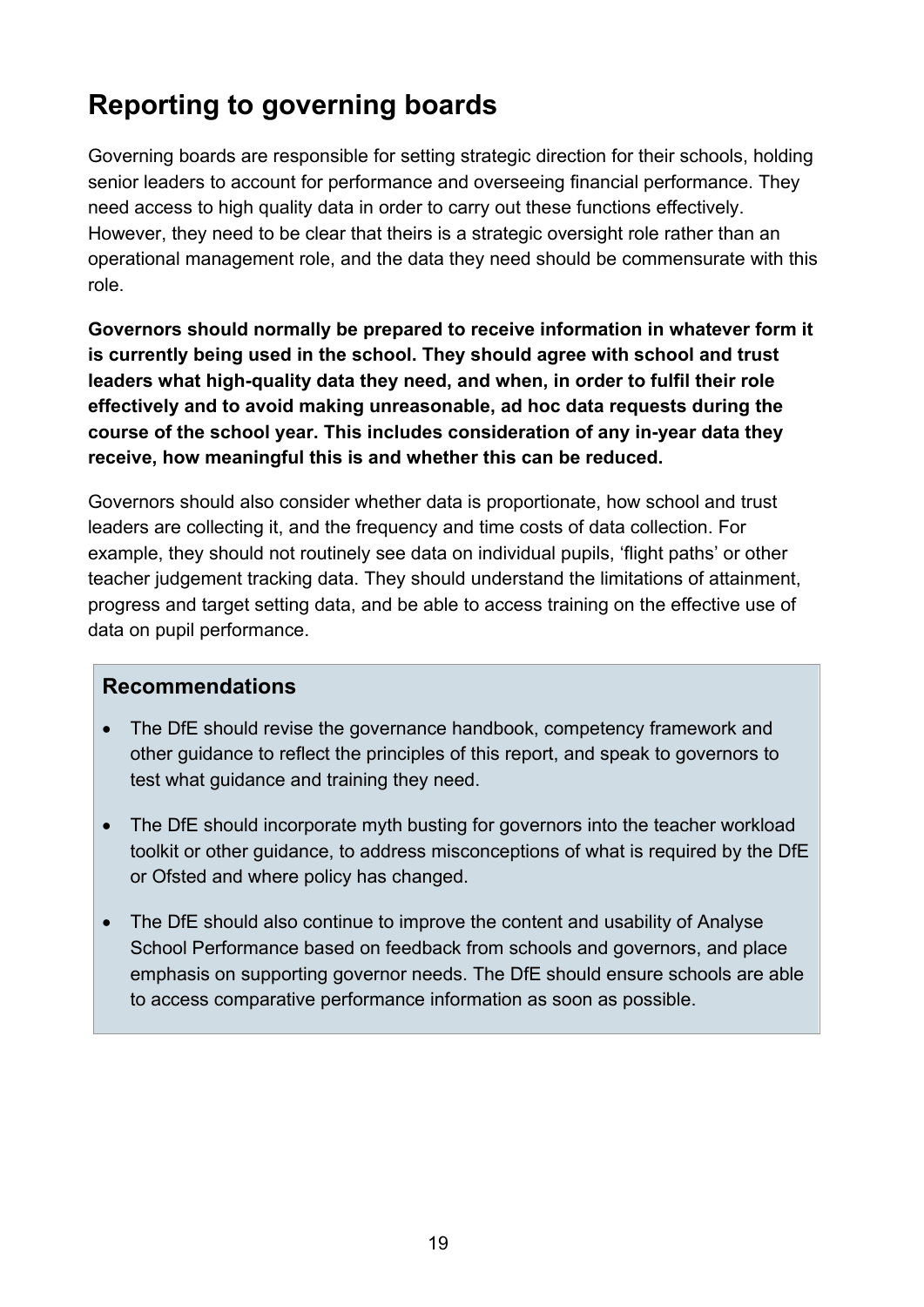## <span id="page-19-0"></span>**Communicating with parents and carers**

Reporting to parents and carers should remain a fundamental part of the educational process, to encourage, engage, motivate and ultimately move pupils on. Parents' involvement in their children's education is also consistently associated with better pupil performance. Schools have a statutory duty to report to parents and carers on general progress, the brief particulars of achievements (highlighting strengths and developmental needs), how to arrange discussions about the report, the attendance record, and grade achieved in GCSEs or other qualifications.

Some schools have, however, adopted practices that are incredibly burdensome for teachers, which go beyond their statutory duties, without proven benefits for pupils. Lengthy written reports to parents and carers are usually burdensome for teachers to produce, and there is insufficient evidence to suggest that this is the best or only way to engage parents and carers in education. Schools should remember that the [statutory](https://www.gov.uk/guidance/school-reports-on-pupil-performance-guide-for-headteachers)  [duties on what schools must report to parents and carers](https://www.gov.uk/guidance/school-reports-on-pupil-performance-guide-for-headteachers) are relatively lean, and that there is limited evidence of impact for producing written reports that go beyond these.

**School and trust leaders should review their approach to producing the annual written report, to inform parents and carers of their child's performance and behaviour at school in a way that is manageable for teachers.** The right technology should be used to automate reporting where possible, and more regular information on attendance and updates for parents and carers. Schools should be aware of technologies that are resource intensive and the expectations these create for parents and carers.

It can also be complicated for parents and carers to understand how to interact with schools, especially in the transition from primary to secondary school. **School and trust leaders should consider how best to set out the expectations and rules for engagement with parents and carers (e.g. through a communications protocol).**

- The DfE should commission research that describes the range of current practices in parental engagement, alongside their time demands, with a view to designing a randomised controlled trial to test the impact of low-time investment models of parental engagement.
- The DfE should review its guidance on reporting to parents and carers to clarify the expectations of schools, and to permit the use of technology to engage parents to meet these expectations.
- The DfE should also publish templates for manageable reporting procedures, and case studies of how these have been adopted by schools.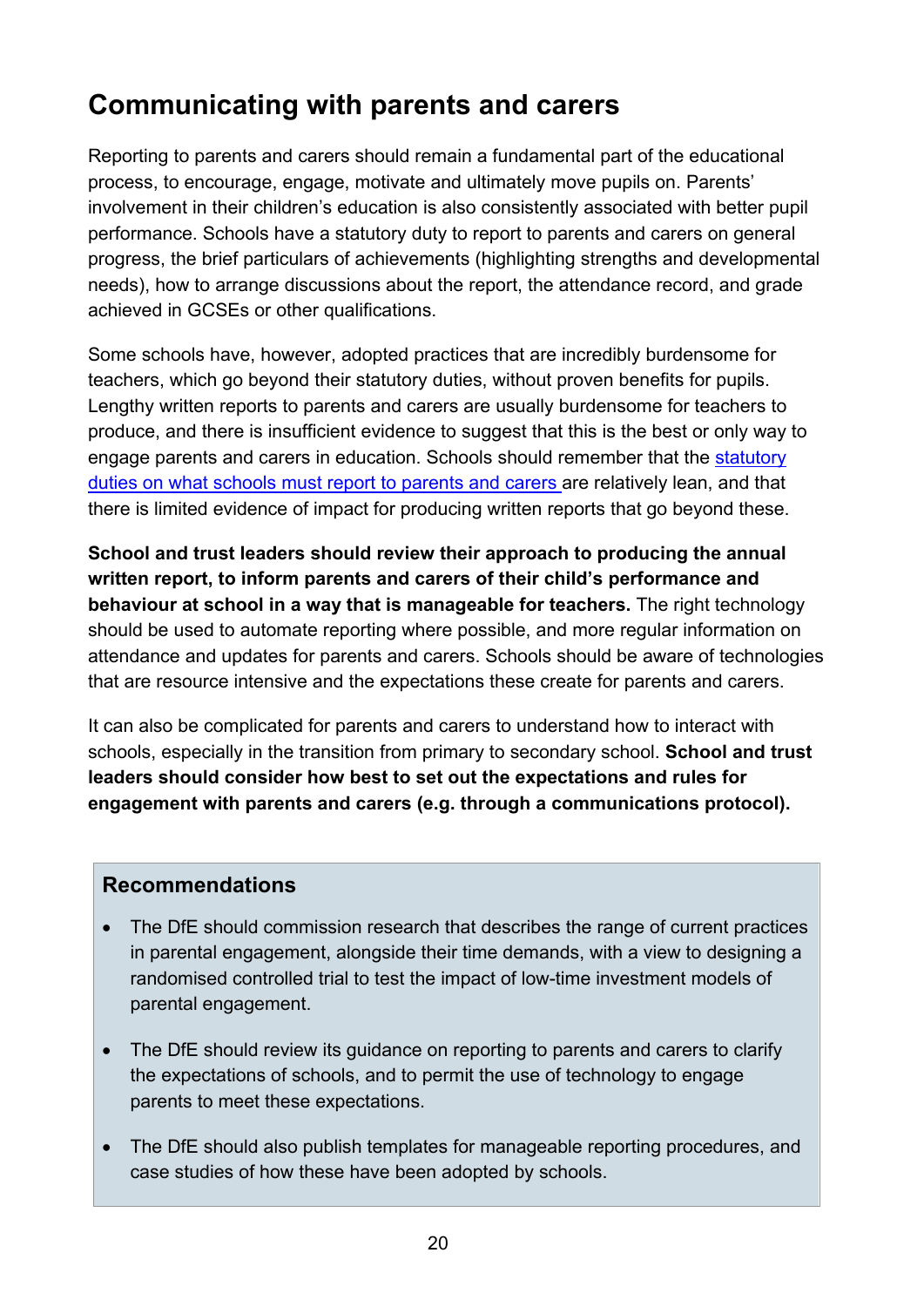## <span id="page-20-0"></span>**Acknowledgments**

Thank you to the members of the Workload Advisory Group for taking the time to attend meetings, contribute to discussions and share their views and expertise. Their help and support has been invaluable towards the preparation of this report:

- **Professor Becky Allen (Chair)**, Director for Centre for Education Improvement Science, UCL Institute of Education
- **Janine Ashman**, Deputy Headteacher , St Peter's Church of England Primary School, Portishead
- **Geoff Barton**, General Secretary, Association of School and College Leaders (ASCL)
- **Nick Brook**, Deputy General Secretary, National Association of Head Teachers (NAHT)
- **Professor Rob Coe**, Professor of Education and Director of Centre for Evaluation and Monitoring, Durham University
- **Jo Facer**, Vice Principal, The Ebbsfleet Academy, Kent
- **Sean Harford**, HMI, National Director, Education, Ofsted
- **Mouhssin Ismail**, Principal, Newham Collegiate Sixth Form Centre
- **Paul Kett**, Director General, Early Years and Schools Group, Department for **Education**
- **Andrew McCully**, Director General, Early Years and Schools Group, Department for Education
- **Rose Murphy**, Teacher and phase leader, St George's Roman Catholic Primary **School**
- **Darren Northcott**, National Official (Education), NASUWT
- **Martin Post**, Regional Schools Commissioner for North West London and South Central England, Department for Education
- **Adrian Prandle**, Director of Economic Strategy and Negotiations, National Education Union (NEU)
- **Joanne Roscow**, Assistant Head and SENCO, Birchwood Community High School, Warrington
- **Michelle Thomas**, Executive School and MAT leader, New Wave Federation, London
- **Lauren Thorpe**, Head of Data and Systems Strategy, Ark
- **Ben White**, Teacher and Director of Curriculum, Highworth Grammar School, Kent

We would also like to thank the following for attending a review group meeting and sharing their helpful insights with us:

- **Sara Ford**, Pay, Conditions and Employment Specialist, Association of School and College Leaders (ASCL)
- **Alison Ryan**, Senior Policy Adviser, National Education Union (NEU)
- **Dame Kate Dethridge**, Deputy Director, North West London and South Central England Region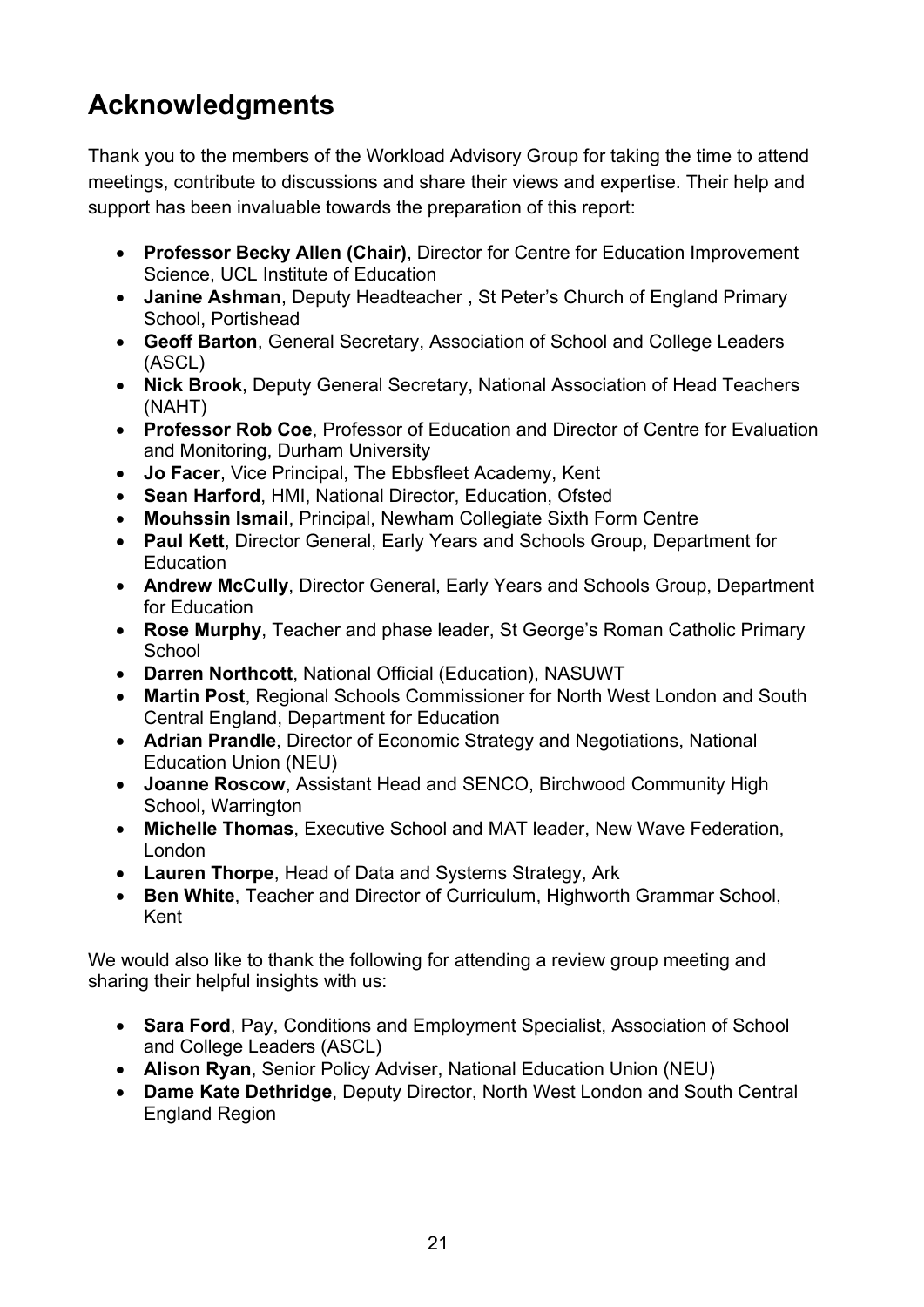## <span id="page-21-0"></span>**ANNEX A: Summary of recommendations**

#### **Recommendations to the Department for Education:**

Find out how school and trust leaders currently evaluate their use of data, and test with school staff whether there is a need for further support for schools to do this (such as an audit tool or checklist) by Spring 2019. Following this testing the DfE should commission experts to develop the final product if needed.

• Evaluate to what extent schools are aligned to the principles set out in this report. If this evaluation reveals significant levels of non-adoption, work with stakeholders to ensure that more schools incorporate the principles into their policy and practice.

• Add a new section on behaviour management to the workload reduction toolkit, with amended guidance to reflect this, and test this with schools.

• Work with stakeholders to promote the development of teachers' understanding of assessment as a key feature of teacher expertise.

• Expand work on ensuring schools have suitably robust infrastructure for cloud working to support other technologies that reduce or minimise workload, including the wider use of online testing in schools.

• Beyond statutory data collections (such as the results of key stage 1 assessment), do not request regular attainment data from schools unless they meet a trigger for intervention. When this is required this should be in the school's existing format where possible, and should not add to the number of data collections. The DfE should communicate to local authorities, MATs and others that they should not ask for this information either.

• Continue to promote effective use of education technology to improve the efficiency of attainment data collection, monitoring and analysis.

• Commission research to describe current target setting practice in schools, with a view to testing alternative models through a randomised controlled trial. This research should consider mental health of pupils.

• Not request data on pupil targets and predictions to hold schools to account. When this is required to allocate support to schools, this should be in the school's existing format, and should not add to the number of data collections.

• Speak to a broad and diverse group of schools, to understand the impact and burden of the current reporting requirements for pupil premium and primary PE and sport premium spend (including online reporting, and to Ofsted inspectors) and publish actions to address any issues that arise.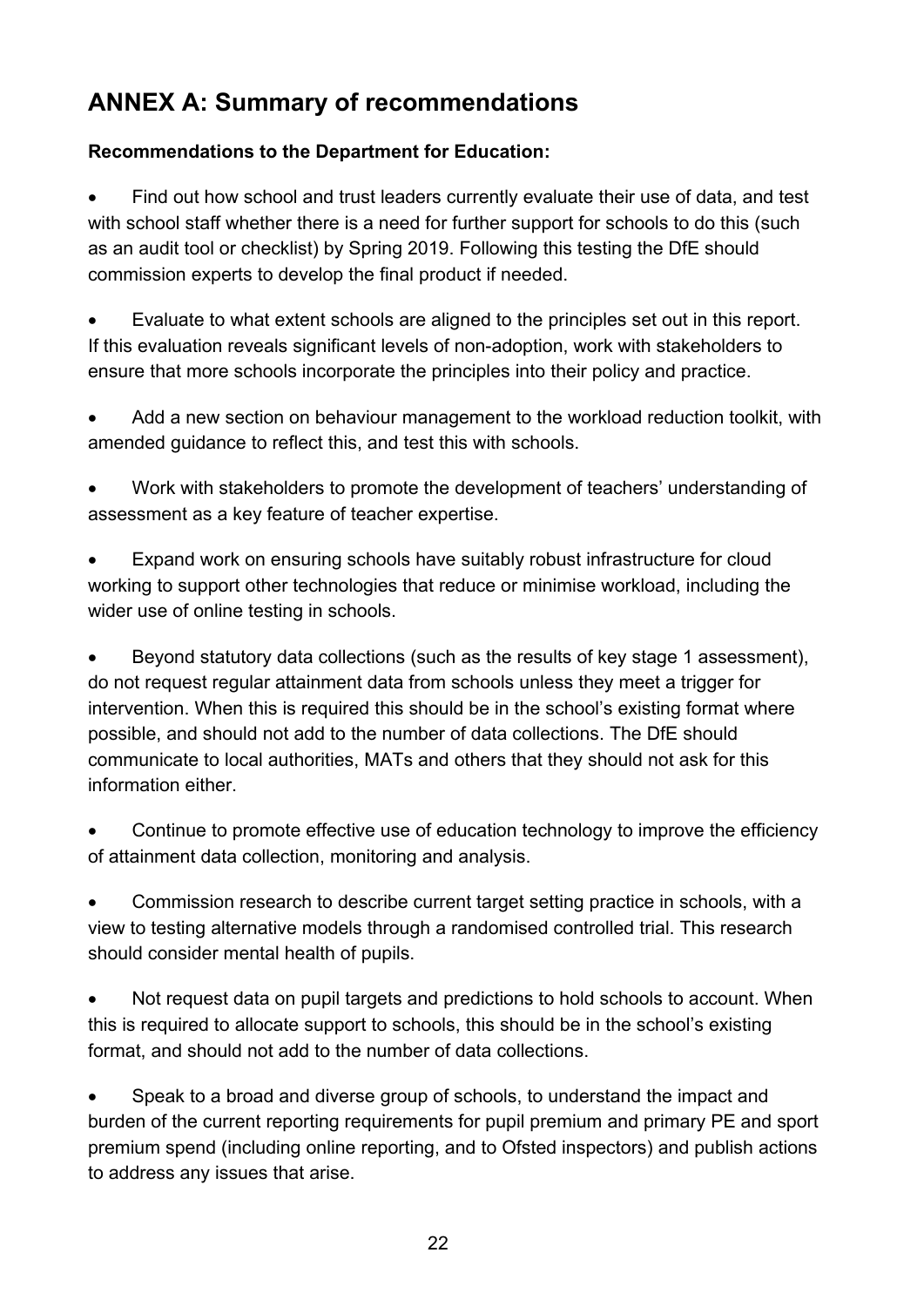• Amend performance management guidance to clarify that objectives and performance management discussions should not be based on teacher generated data and predictions, or solely on the assessment data for a single group of pupils.

Revise the governance handbook, competency framework and other guidance to reflect the principles of this report, and speak to governors to test what guidance and training they need.

• Incorporate myth busting for governors into the workload reduction toolkit or other guidance, to address misconceptions of what is required by the DfE or Ofsted and where policy has changed.

• Continue to improve the content and usability of Analyse School Performance based on feedback from schools and governors, and place emphasis on supporting governor needs. The DfE should ensure schools are able to access comparative performance information as soon as possible.

• Commission research that describes the range of current practices in parental engagement, alongside their time demands, with a view to designing a randomised controlled trial to test the impact of low-time investment models of parental engagement.

Review guidance on reporting to parents and carers to clarify the expectations of schools, and to permit the use of technology to engage parents.

• Publish templates for manageable reporting procedures, and case studies of how these have been adopted by schools.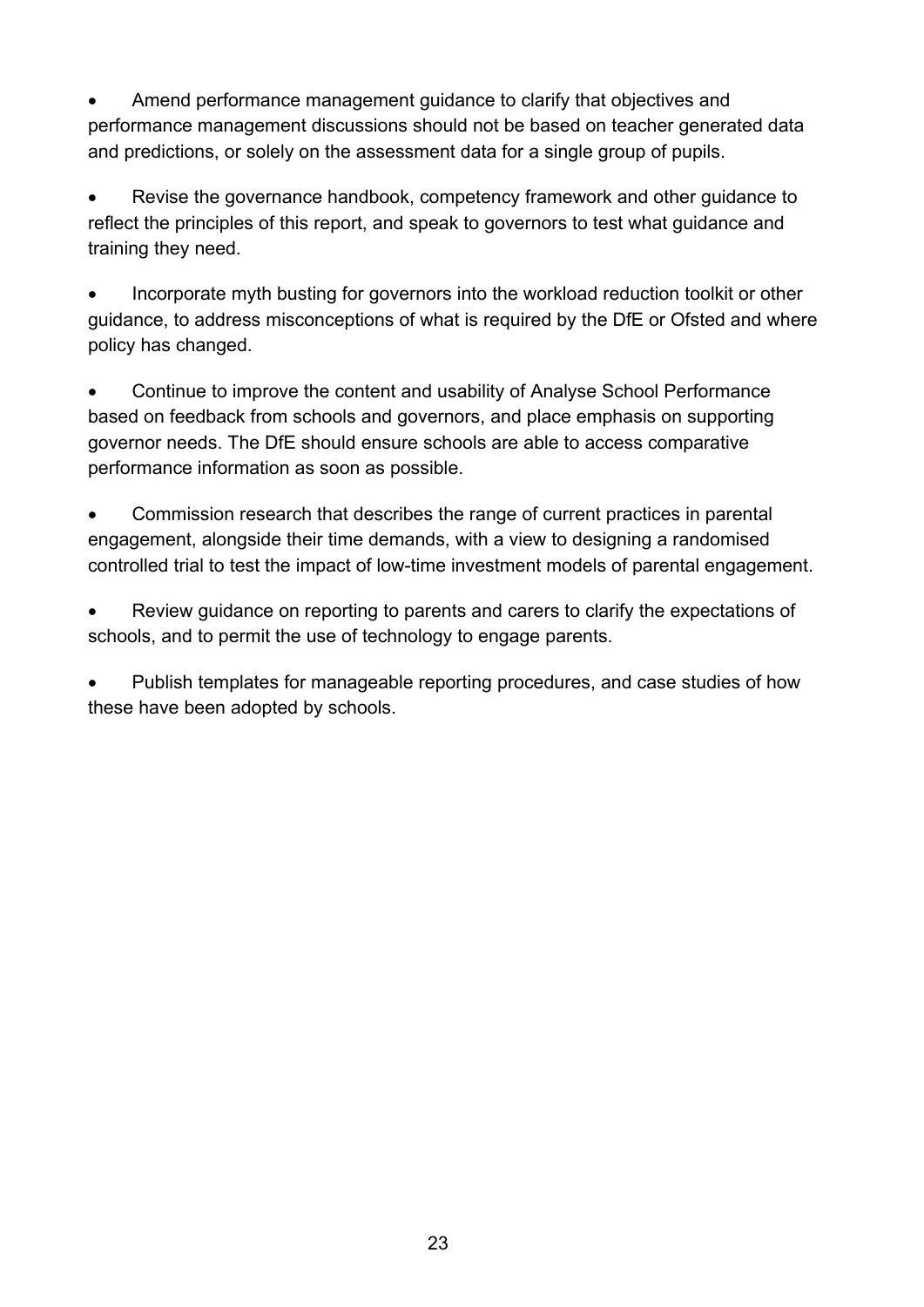#### **Recommendations to Ofsted and other organisations:**

**Ofsted** should monitor the consistency of inspection practice relating to the principles of this report.

• The **DfE, Ofsted, unions and professional associations** should reflect these principles in their guidance, in training for schools, officials and members, and through their networks.

• **Unions and professional associations** should disseminate the principles of this report, and collect and share case studies of where schools have made changes to their data practices.

• **School and trust leaders, and governors** should review their data processes according to these principles.

**Ofsted** should provide further clarity to schools to assure them that inspectors will not expect to see detailed logging of every single incident and detention, and that schools should use their own judgement of what constitutes a 'minor' incident.

• **School leader unions and sector bodies** should promote the development of teachers' understanding of assessment as a key feature of teacher expertise by organising events and training for their members.

• **Ofsted** inspectors should ask questions about whether schools' attainment data collections are proportionate, represent an efficient use of school resources, and are sustainable for staff. They should draw on the responses from teachers to the staff questionnaire regarding SLTs' consideration of workload when implementing policies. If a school's system for attainment data collection is disproportionate, inefficient or unsustainable for staff, inspectors should reflect this in their reporting on the school.

• **Local authorities and multi-academy trusts** should not request data on targets and predictions to hold schools to account. Where this is required to enable, for example, providing additional support to schools, this should not be in a different format to the format the school uses, and should not add to the number of data collections.

• **Ofsted** should continue to ensure that inspectors do not ask to see performance management targets based on assessment data during inspections.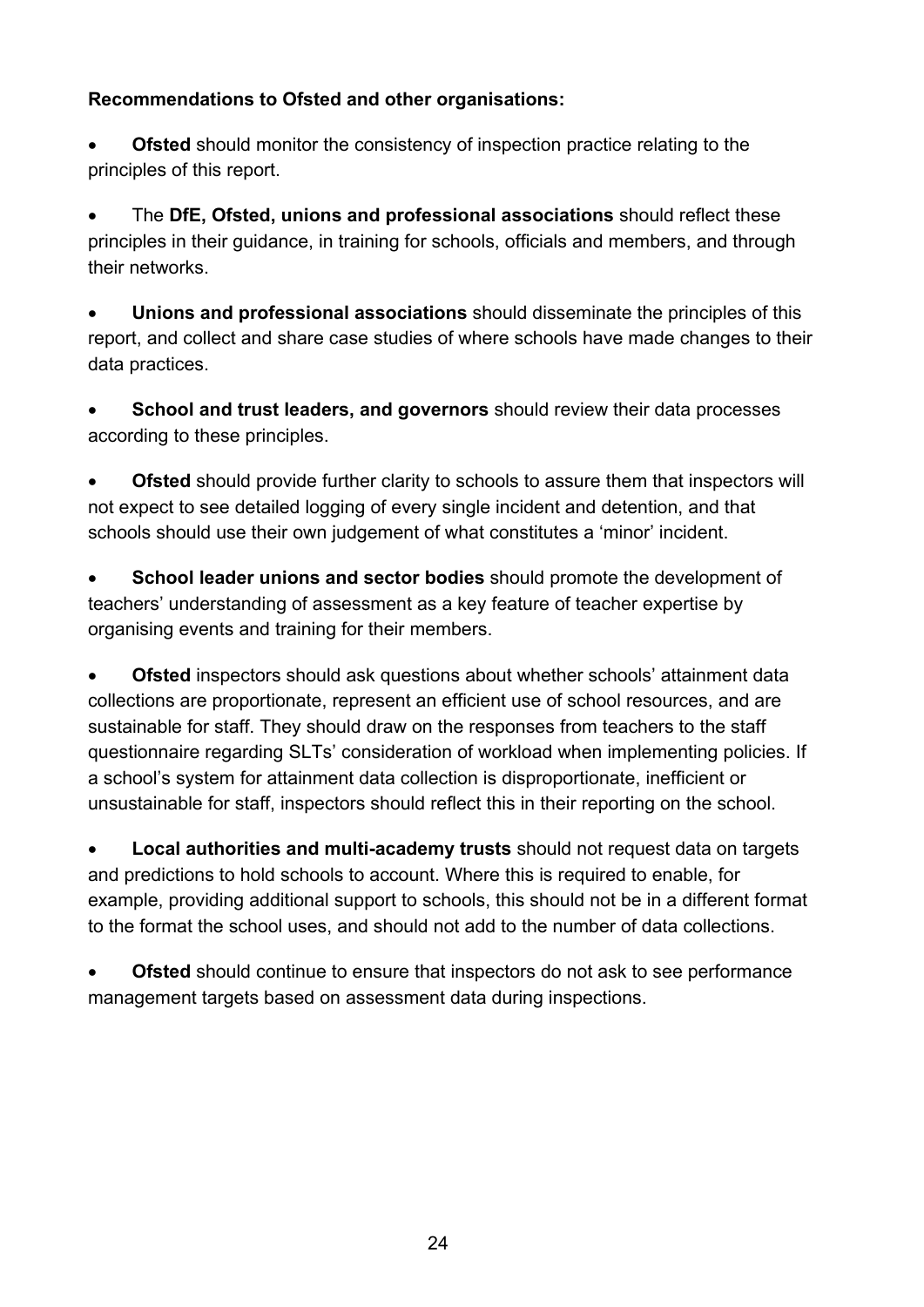## <span id="page-24-0"></span>**ANNEX B: Summary of advice to schools**

#### **Principles:**

• The **purpose** and use of data is clear, is relevant to the intended audience and is in line with school values and aims.

• The **precision** and limitations of data, and what can be inferred from it, are well understood.

The amount of data collected and the frequency with which it is collected is **proportionate**.

• School and trust leaders review **processes** for both collecting data and for making use of the data once gathered.

#### **School and trust leaders should:**

• have simple systems that allow behaviour incidents, detentions and other pastoral information to be logged during the normal working day, rather than at break and lunchtimes, wherever possible.

• minimise or eliminate the number of pieces of information teachers are expected to compile.

• understand the quality and purpose of the assessments being used in their school – including details of their reliability and validity in relation to the curriculum.

review their approach to reporting and parental engagement, to inform parents of their child's performance and behaviour at school in a way that is manageable for teachers, and consider how best to set out expectations to parents.

use the data principles set out above to decide what the planned intervention for students is, and to minimise the data burden involved in ensuring the students are correctly identified.

#### **School and trust leaders should not:**

have more than two or three attainment data collection points a vear, which should be used to inform clear actions. Increasing assessment frequency is not inherently likely to improve outcomes for pupils.

• make pay progression for teachers dependent on quantitative assessment metrics, such as test outcomes.

## **Governors should:**

• normally be prepared to receive information in whatever form it is currently being used in the school. They should agree with school and trust leaders what data they need and when. This includes consideration of any in-year data they receive, how meaningful this is and whether this can be reduced.